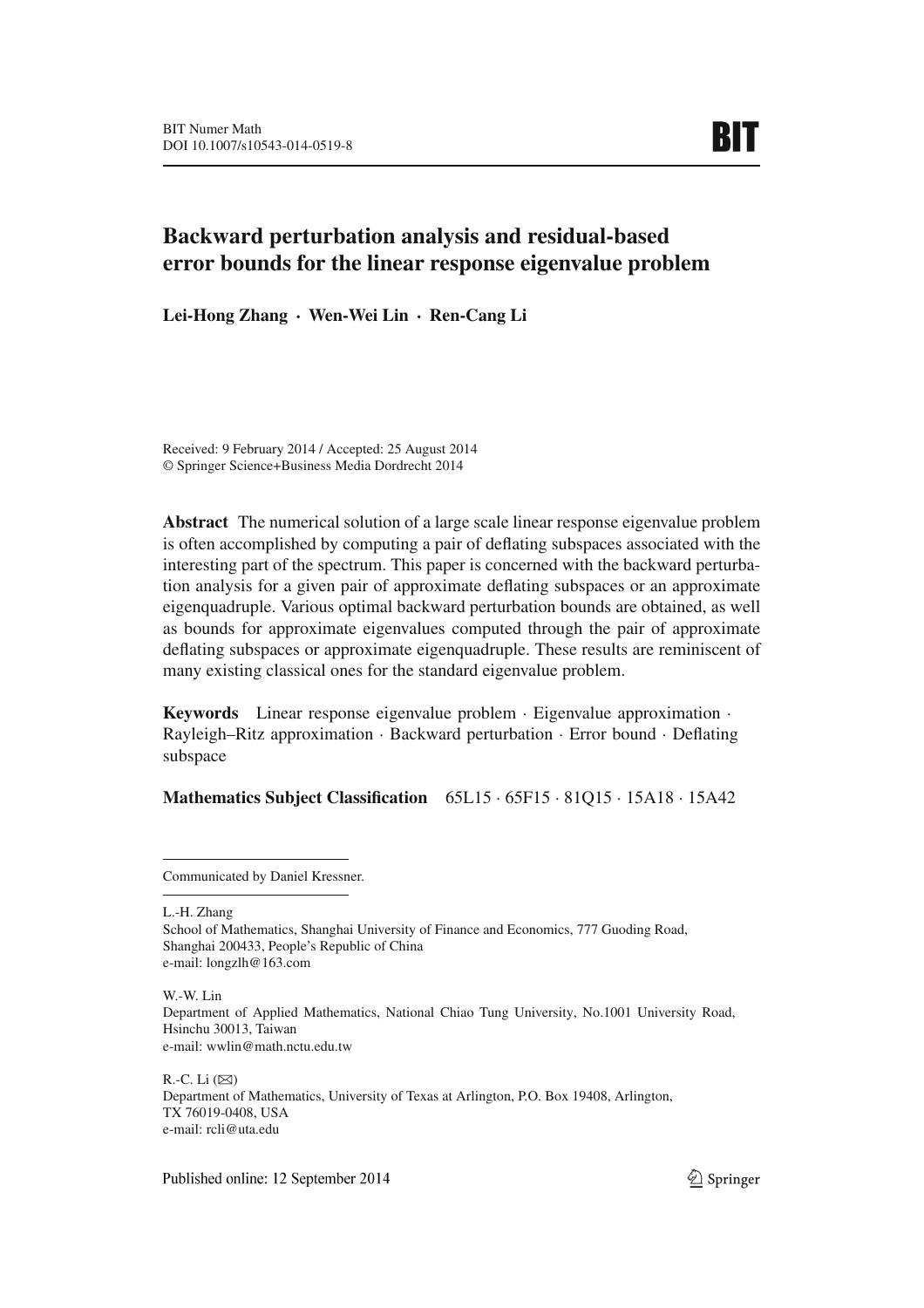### **1 Introduction**

In this paper, we are concerned with a backward perturbation analysis and residualbased error bounds for the linear response eigenvalue problem (LREP):

$$
Hz := \begin{bmatrix} 0 & K \\ M & 0 \end{bmatrix} \begin{bmatrix} y \\ x \end{bmatrix} = \lambda \begin{bmatrix} y \\ x \end{bmatrix} =: \lambda z, \qquad (1.1)
$$

where *K* and *M* are both *n*-by-*n* real symmetric and positive definite. The matrix *H* in  $(1.1)$  is a special Hamiltonian matrix whose eigenvalues are real  $[1]$  and come in pairs  $\{\lambda, -\lambda\}$ . Therefore, we can order the 2*n* eigenvalues of (1.1) as

$$
-\lambda_n \leq \cdots \leq -\lambda_1 < \lambda_1 \leq \cdots \leq \lambda_n. \tag{1.2}
$$

LREP  $(1.1)$  is mathematically equivalent to the so-called random phase approximation (RPA) eigenvalue problem in computational quantum chemistry and physics:

$$
\begin{bmatrix} A & B \\ -B & -A \end{bmatrix} \begin{bmatrix} u \\ v \end{bmatrix} = \lambda \begin{bmatrix} u \\ v \end{bmatrix},
$$

where  $A, B \in \mathbb{R}^{n \times n}$  are both symmetric matrices and  $\begin{bmatrix} A & B \\ B & A \end{bmatrix}$  is positive definite. The equivalent relationship is established through the orthogonal matrix  $J = \frac{1}{\sqrt{2}}$ 2  $\begin{bmatrix} I_n & I_n \end{bmatrix}$  $I_n - I_n$ 1 and the similarity transformation (see, e.g., [1,2])

$$
J^{\mathrm{T}}\begin{bmatrix} A & B \\ -B & -A \end{bmatrix} J = \begin{bmatrix} 0 & A - B \\ A + B & 0 \end{bmatrix} =: \begin{bmatrix} 0 & K \\ M & 0 \end{bmatrix}, \quad \text{and} \quad \begin{bmatrix} \mathbf{y} \\ \mathbf{x} \end{bmatrix} := J^{\mathrm{T}}\begin{bmatrix} \mathbf{u} \\ \mathbf{v} \end{bmatrix}. \tag{1.3}
$$

RPA is one of the most widely used methods in studying the excitation states (energies) of physical systems in the study of collective motion of many-particle systems [1,41, 42] which has applications in silicon nanoparticles, nanoscale materials, analysis of interstellar clouds [1,2], among others. The heart of RPA calculations is to compute a few eigenpairs associated with the smallest *positive* eigenvalues, which, by the equivalent relationship (1.3), are the eigenpairs associated with the eigenvalues  $\lambda_1 \leq$  $\cdots \leq \lambda_k$  of (1.1).

In consistent with  $[1,2]$ , throughout the rest of this paper, we relax the condition on *K*,  $M \in \mathbb{R}^{n \times n}$  to that they are symmetric positive semi-definite and one of them is definite, unless explicitly stated differently. This means that possibly  $\lambda_1 = 0$ . Also the assignments in  $(1.1)$  will be assumed.

As the dimension *n* is usually very large, LREP is generally solved by iterative methods. Roughly speaking, any large scale eigenvalue computation is about approximating certain invariant subspaces associated with the interested part of the spectrum, and the interested eigenvalues are then extracted from projecting the problem by approximate invariant subspaces into much smaller eigenvalue problems. In the case of the linear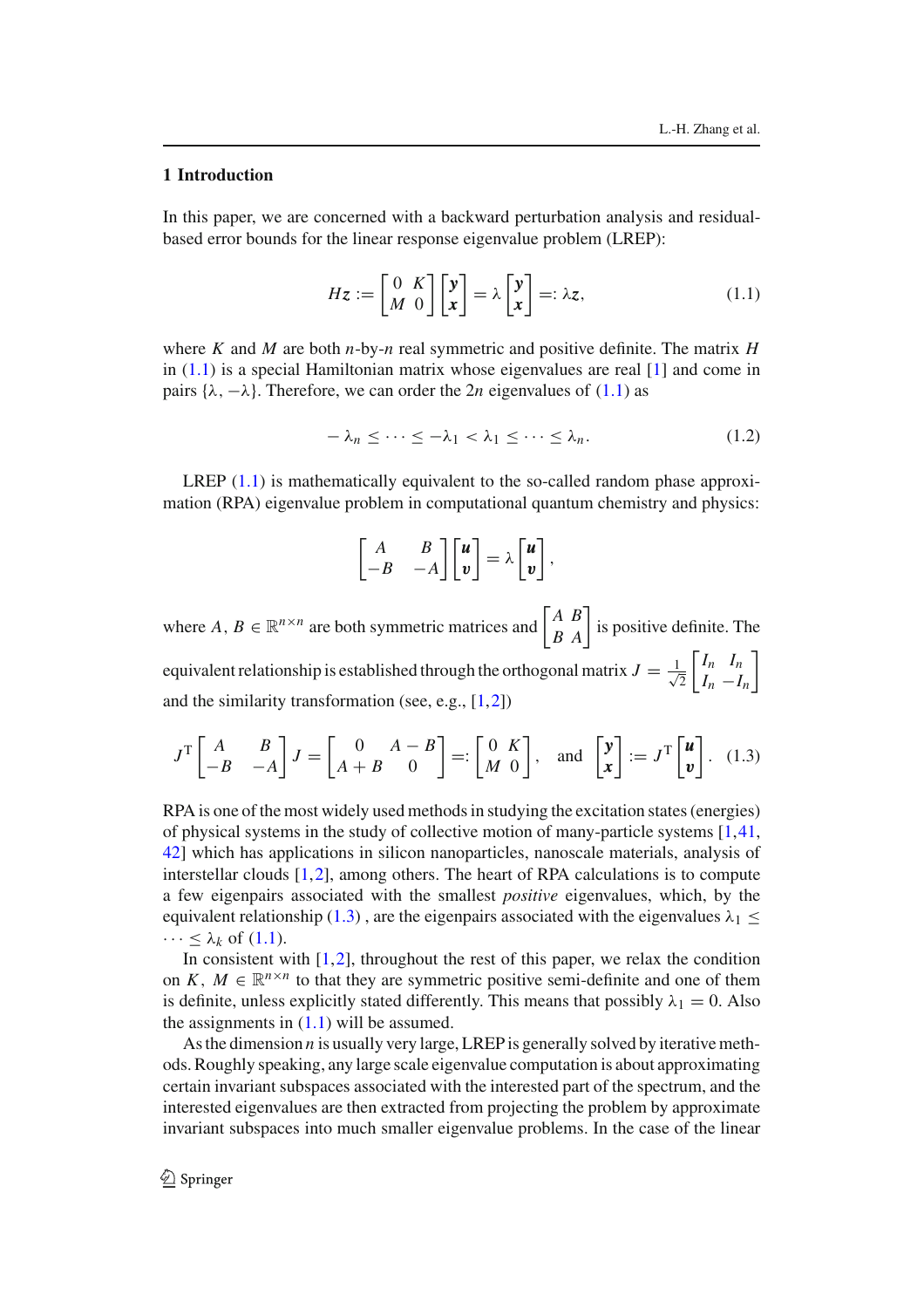response eigenvalue problem, it is the *pair of deflating subspaces* associated with the first few smallest  $\lambda_i$  that needs to be computed [2].

For two *k*-dimensional subspaces U and V in  $\mathbb{R}^n$ , we call  $\{U, V\}$  a *pair of deflating subspaces* of {*K*, *M*} if

$$
K\mathcal{U} \subseteq \mathcal{V} \quad \text{and} \quad M\mathcal{V} \subseteq \mathcal{U}.\tag{1.4}
$$

This notion of the pair of deflating subspaces is a generalization of the concept of the invariant subspace (or, eigenspace) in the standard eigenvalue problem upon considering the special structure in LREP  $(1.1)$  [1]. Whenever such a pair of deflating subspaces is available, we can project LREP  $(1.1)$  into a much smaller problem in the form of  $(1.1)$ , an LREP by its own, whose spectrum are part of that of *H* (see more discussions in Sect. 2 and [1,2]). Based on this fact, several efficient algorithms, including the Locally Optimal Block Preconditioned 4D Conjugate Gradient Method (LOBP4DCG) [2], the block Chebyshev-Davidson method [40], as well as the generalized Lanczos method [39,43,44], have been proposed. Each of these algorithms generates a sequence of approximate deflating subspace pairs that hopefully converge to or contain subspaces near the pair of deflating subspaces. The goal of this paper is to perform a backward perturbation analysis and to establish error bounds on the accuracy (in eigenvalue/eigenspace approximations) using proper residuals associated with any given approximate deflating subspace pair.

A related study is presented in [46]. The main difference among the results in [46] and those in the present paper is that the error bounds on eigenvalue/eigenspace approximations in [46] are characterized by the canonical angles between the approximate deflating subspace pair and the exact pair, whereas the error bounds in this paper use certain computable residuals. These two types of error bounds are well-established in the standard eigenvalue problem (see, e.g., [30,33]), and both types are useful in analyzing the convergence and designing stopping criteria for iterative algorithms.

The rest of the paper is organized as follows. In Sect. 2, we will state some basic properties about LREP for use later. Section 3 gives a backward perturbation analysis for a given pair of approximate deflating subspaces or an approximate eigenquadruple, optimizes backward perturbation errors, and shows the near optimality of the so-called Rayleigh quotient pair. Section 4 derives several error bounds in terms of residuals for eigenvalue approximations. In Sect. 5, we review related results for the standard eigenvalue problem as a comparison. Finally in Sect. 6, we present our concluding remarks.

**Notation.**  $K^{n \times m}$  is the set of all  $n \times m$  matrices whose entries belong to the number field K,  $K^n = K^{n \times 1}$ , and  $K = K^1$ , where  $K = \mathbb{R}$  (the set of real numbers) or  $\mathbb{C}$  (the set of complex numbers).  $I_n$  (or simply *I* if its dimension is clear from the context) denotes the  $n \times n$  identity matrix. All vectors are column vectors and are in boldface. For a matrix *Z*,

- 1.  $Z<sup>T</sup>$  and  $Z<sup>H</sup>$  denote its transpose and the conjugate transpose, respectively,
- 2. R(*Z*) is the column space of *Z*, spanned by its column vectors,
- 3.  $Z^{\dagger}$  stands for the Moore-Penrose inverse and  $P_Z = ZZ^{\dagger}$  is the orthogonal pro- $\text{J}$  *jection onto*  $\mathcal{R}(Z)$  and  $P_Z^{\perp} = I - P_Z$  [33],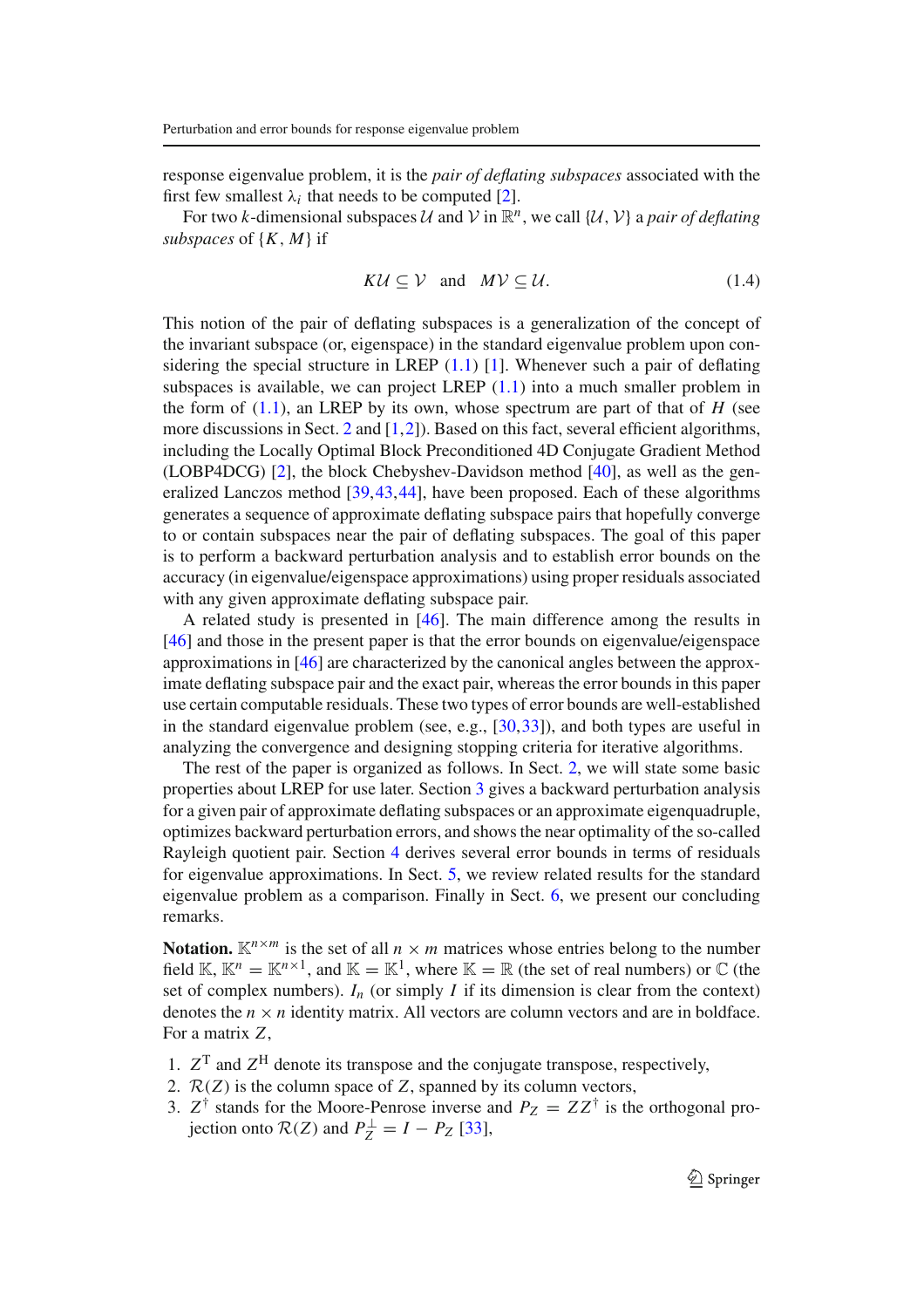- 4.  $||Z||_2$ ,  $||Z||_F$ , and  $||Z||_{\text{ui}}$  are the spectral norm, the Frobenius norm, and a general unitarily invariant norm, respectively,
- 5. The submatrices  $Z_{(k:\ell,i;j)}$ ,  $Z_{(k:\ell,:j)}$ , and  $Z_{(:,i;j)}$  of  $Z$  consist of intersections of row *k* to row  $\ell$  and column *i* to column *j*, row *k* to row  $\ell$ , and column *i* to column *j*, respectively,
- 6. When *Z* is a square matrix, its trace is trace(*Z*), its eigenvalue set is eig(*Z*), and its spectral condition number is  $\kappa(Z) = ||Z||_2 ||Z^{-1}||_2$ .

The oplus-sum  $V \oplus U$  of two subspaces V and U in  $\mathbb{K}^n$  is a subspace of  $\mathbb{K}^{2n}$  and consists of all vectors  $[\mathbf{y}^T, 0]^T + [0, \mathbf{x}^T]^T$  for all  $\mathbf{y} \in \mathcal{V}$  and  $\mathbf{x} \in \mathcal{U}$ .

### **2 Preliminaries**

Many theoretical properties of LREP have been established in [1,2]. In Theorem 2.1, we present certain decompositions on *K* and *M*, necessary for our developments later in this paper. The reader is referred to [1, section 2] for proofs and more.

**Theorem 2.1** *Suppose that K is semidefinite and M is definite. Then the following statements are true:*

(i) *There exists a nonsingular*  $\Phi \in \mathbb{R}^{n \times n}$  *such that* 

$$
K = \Psi \Lambda^2 \Psi^{\mathrm{T}} \quad and \quad M = \Phi \Phi^{\mathrm{T}},
$$

*where*  $\Lambda = \text{diag}(\lambda_1, \lambda_2, \dots, \lambda_n)$  *with*  $0 \leq \lambda_1 \leq \dots \leq \lambda_n$ , and  $\Psi = \Phi^{-T}$ . (ii) *If K is also definite, then all*  $\lambda_i > 0$  *and H is diagonalizable:* 

$$
H\begin{bmatrix} \Psi \Lambda & \Psi \Lambda \\ -\Phi & \Phi \end{bmatrix} = \begin{bmatrix} \Psi \Lambda & \Psi \Lambda \\ -\Phi & \Phi \end{bmatrix} \begin{bmatrix} -\Lambda \\ & \Lambda \end{bmatrix}.
$$

(iii) *The eigen-decompostion of K M and M K are*

$$
(KM)\Psi = \Psi\Lambda^2 \quad and \quad (MK)\Phi = \Phi\Lambda^2,\tag{2.1}
$$

*respectively.*

As we have introduced in Sect. 1, for two given *k*-dimensional subspaces  $\mathcal{U} \subseteq \mathbb{R}^n$ and  $V \subseteq \mathbb{R}^n$ , the pair  $\{U, V\}$  is called a *pair of deflating subspaces* of  $\{K, M\}$  if

$$
K\mathcal{U} \subseteq \mathcal{V} \quad \text{and} \quad M\mathcal{V} \subseteq \mathcal{U} \tag{1.4}
$$

hold. This definition is essentially the same as the existing ones for the product eigenvalue problem [3,11,26,27]. It also closely relates to the deflating subspace for the generalized eigenvalue problem in  $[31]$  in that  $(1.4)$  can be equivalently restated as

$$
\begin{bmatrix} M \\ K \end{bmatrix} (\mathcal{V} \oplus \mathcal{U}) \subset \begin{bmatrix} 0 & I_n \\ I_n & 0 \end{bmatrix} (\mathcal{V} \oplus \mathcal{U}),
$$

 $\mathcal{D}$  Springer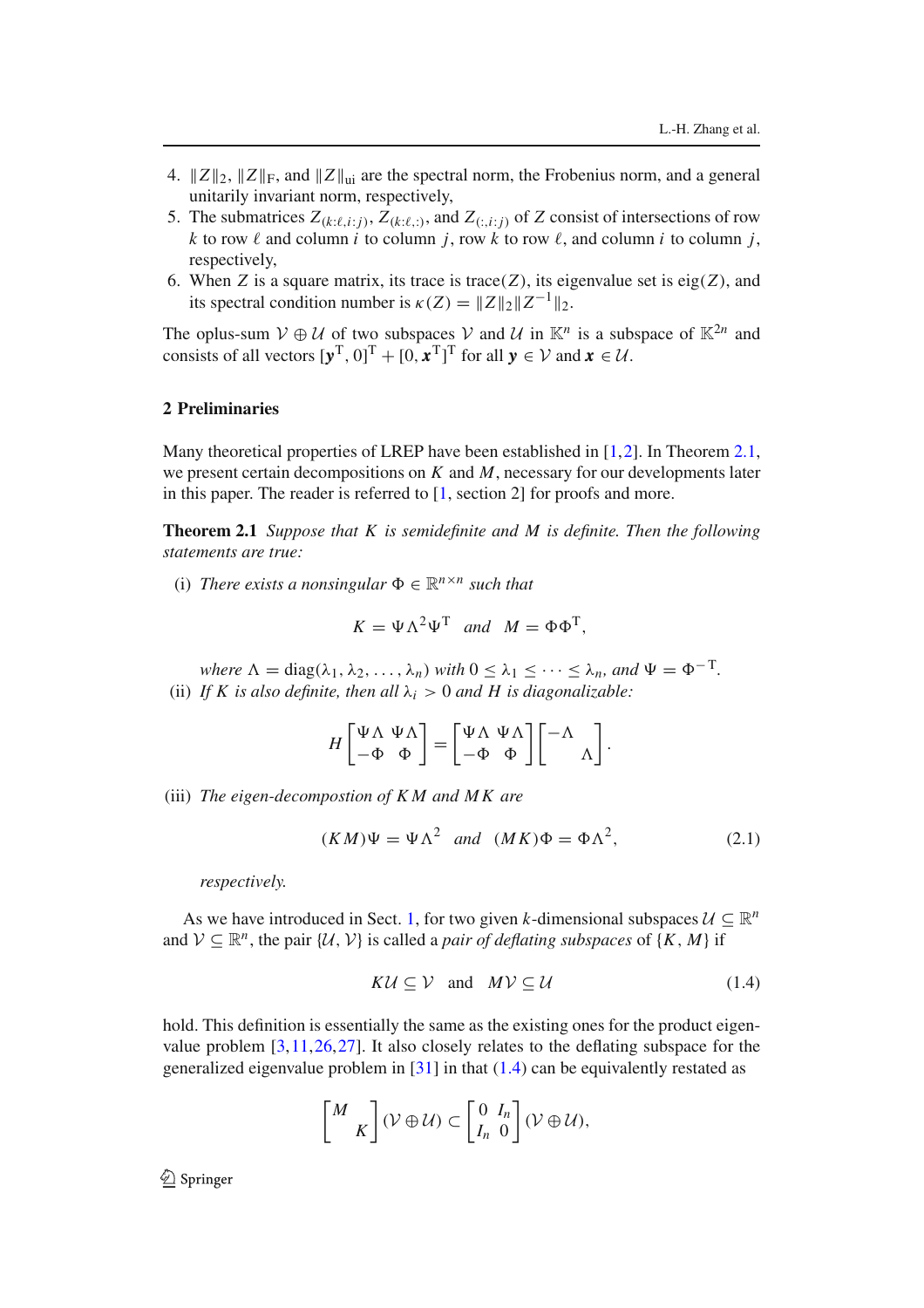noting that LREP  $(1.1)$  is equivalent to the generalized eigenvalue problem

$$
\begin{bmatrix} M \\ K \end{bmatrix} \begin{bmatrix} \mathbf{y} \\ \mathbf{x} \end{bmatrix} = \lambda \begin{bmatrix} 0 & I_n \\ I_n & 0 \end{bmatrix} \begin{bmatrix} \mathbf{y} \\ \mathbf{x} \end{bmatrix}.
$$
 (2.2)

Let  $U \in \mathbb{R}^{n \times k}$  and  $V \in \mathbb{R}^{n \times k}$  be the basis matrices for U and V, respectively. Alternatively, (1.4) can be restated as that there exist  $K_R \in \mathbb{R}^{k \times k}$  and  $M_R \in \mathbb{R}^{k \times k}$ such that

$$
KU = VKR \text{ and } MV = UMR,
$$
 (2.3)

and vice versa, or equivalently,

$$
H\begin{bmatrix} V \\ U \end{bmatrix} = \begin{bmatrix} V \\ U \end{bmatrix} H_{\rm R} \text{ with } H_{\rm R} := \begin{bmatrix} K_{\rm R} \\ M_{\rm R} \end{bmatrix},
$$

i.e.,  $V \oplus U$  is an invariant subspace of *H* [1, Theorem 2.4]. We call {*U*, *V*,  $K_R$ ,  $M_R$ } an *eigenquadruple* of {*K*, *M*}.

Whenever a pair of deflating subspaces  $\{R(U), R(V)\}\$ is at hand, part of the eigenpairs of *H* can be obtained via solving the smaller eigenvalue problem [1, Theorem 2.5]: *if*

$$
H_{\rm R}\hat{z} := \begin{bmatrix} K_{\rm R} \\ M_{\rm R} \end{bmatrix} \begin{bmatrix} \hat{y} \\ \hat{x} \end{bmatrix} = \lambda \begin{bmatrix} \hat{y} \\ \hat{x} \end{bmatrix} =: \lambda \hat{z}, \qquad (2.4)
$$

then  $\bigwedge$ ,  $\int V \hat{y}$ *Ux*ˆ  $\iint$  *is an eigenpair of H*. The matrix  $H_R$  is the restriction of *H* onto  $V \oplus U$  with respect to the basis matrices *V* and *U* of *V* and *U*, respectively. Moreover, the eigenvalues of  $H_R$  are uniquely determined by the pair of deflating subspaces  $\{\mathcal{U}, \mathcal{V}\}$ ; in the other word, different choices of the basis matrices for  $\mathcal{U}$  and  $\mathcal{V}$  result in the same eigenvalues. In fact, if  $\widehat{U} = UD_1 \in \mathbb{R}^{n \times k}$  and  $\widehat{V} = VD_2 \in \mathbb{R}^{n \times k}$  are new basis matrices for  $\mathcal{R}(U)$  and  $\mathcal{R}(V)$ , respectively, and

$$
K\widehat{U} = \widehat{V}\widehat{K}_{R} \text{ and } M\widehat{V} = \widehat{U}\widehat{M}_{R}, \qquad (2.5)
$$

then  $\widehat{K}_{\text{R}} = D_{2}^{-1} K_{\text{R}} D_{1}$  and  $\widehat{M}_{\text{R}} = D_{1}^{-1} K_{\text{R}} D_{2}$  by comparing (2.3) to (2.5) after substituting in  $\hat{U} = U D_1$  and  $\hat{V} = V D_2$ . Thus

$$
\widehat{H}_{\text{R}} := \left[ \widehat{M}_{\text{R}} \widehat{K}_{\text{R}} \right] = \left[ \begin{array}{c} D_2 \\ D_1 \end{array} \right]^{-1} H_{\text{R}} \left[ \begin{array}{c} D_2 \\ D_1 \end{array} \right]. \tag{2.6}
$$

Evidently,  $\hat{H}_{\rm R}$  and  $H_{\rm R}$  must have the same eigenvalues.

Two particular choices of  $\{K_R, M_R\}$  to satisfy (2.3) are

$$
K_{\rm R} = (U^{\rm T}V)^{-1}U^{\rm T}KU, \quad M_{\rm R} = (V^{\rm T}U)^{-1}V^{\rm T}MV; \tag{2.7a}
$$

$$
K_{\rm R} = (V^{\rm T}V)^{-1}V^{\rm T}KU, \quad M_{\rm R} = (U^{\rm T}U)^{-1}U^{\rm T}MV.
$$
 (2.7b)

 $\bigcirc$  Springer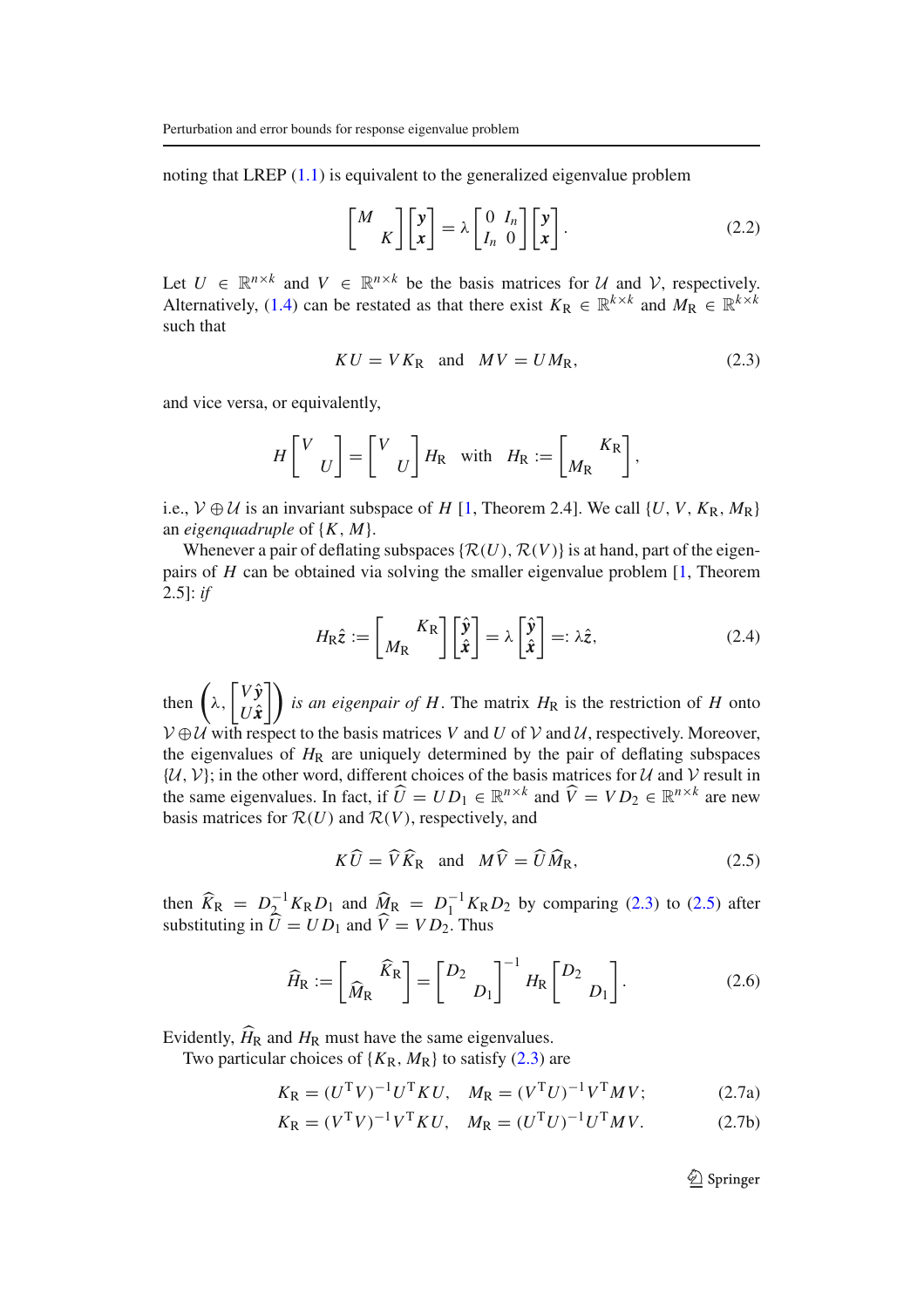In (2.7a),  $U<sup>T</sup>V$  has to be assumed invertible, which is guaranteed since one of *K* and *M* is definite [1, Lemma 2.7]. By what we just proved, the associated  $H_R$  with either (2.7a) or (2.7b) must have the same eigenvalues.

In practical computations, however,  $\{U, V\}$  is usually a pair of approximate deflating spaces, i.e., no  $\{K_R, M_R\}$  that satisfies (2.3) exists. Dependent on how good  $\{U, V\}$  is as a pair of approximate deflating spaces, the equations in (2.3) is satisfied approximately to an appropriate level for some  ${K_R, M_R}$  like the ones given in (2.7). Regardless whether  $\{U, V\}$  is a pair of exact deflating spaces or approximate ones,  $\{K_R, M_R\}$ by (2.7b) is always well-defined, but for (2.7a), it is well-defined only if  $U<sup>T</sup>V$  is nonsingular. This requirement is automatically satisfied if  $\{U, V\}$  is exact. It must also be true when  $\{U, V\}$  is a reasonably accurate approximation to an exact pair. Therefore it is quite reasonable to assume that  $U<sup>T</sup>V$  is nonsingular from now on.

We note that  ${K_R, M_R}$  by (2.7a) relates to the structure-preserving projection  $H_{SR}$ of *H* in [2, (2.2)] that plays an important role numerically there. To highlight this particular pair, we will call  ${K_R, M_R}$  by (2.7a) a *Rayleigh quotient pair* of LREP  $(1.1)$  associated with  $\{R(U), R(V)\}\$ and introduce

$$
K_{\rm RQ} := (U^{\rm T}V)^{-1}U^{\rm T}KU, \quad M_{\rm RQ} := (V^{\rm T}U)^{-1}V^{\rm T}MV \tag{2.8}
$$

for the ease of future references. Both  $K_{\text{RO}}$  and  $M_{\text{RO}}$  vary with different selections of *U* and *V* as the basis matrices of  $R(U)$  and  $R(V)$ , respectively. But the eigenvalues of the induced

$$
H_{\rm RQ} = \begin{bmatrix} K_{\rm RQ} \\ M_{\rm RQ} \end{bmatrix} . \tag{2.9}
$$

do not. In fact, with new basis matrices  $U = UD_1$  and  $V = VD_2$  and, accordingly, new  $K_{\text{RQ}}$  and  $\dot{M}_{\text{RQ}}$ ,  $\dot{H}_{\text{RQ}}$  is similar to  $H_{\text{RQ}}$  [an equation like (2.6) holds].

For the definition and properties of unitarily invariant norms, the reader is referred to [5,33] for details. In this article, for convenience, any  $\|\cdot\|_{\text{ui}}$  we use is generic to matrix sizes in the sense that it applies to matrices of all sizes. Examples include the matrix spectral norm  $\|\cdot\|_2$  and the Frobenius norm  $\|\cdot\|_F$ . Two important properties of unitarily invariant norms are

$$
||X||_2 \le ||X||_{\text{ui}}, \quad ||XYZ||_{\text{ui}} \le ||X||_2 \cdot ||Y||_{\text{ui}} \cdot ||Z||_2
$$

for any matrices *X*, *Y* , and *Z* of compatible sizes.

### **3 Backward errors and optimal residuals**

We recall our default assumption on *K*,  $M \in \mathbb{R}^{n \times n}$ : both are symmetric and positive semi-definite and one of them is definite.

Let  $U \subseteq \mathbb{R}^n$  and  $V \subseteq \mathbb{R}^n$  be two *k*-dimensional subspaces, and let  $U \in \mathbb{R}^{n \times k}$  and  $V \in \mathbb{R}^{n \times k}$  be the basis matrices for U and V, respectively. As discussed in Sect. 2,  $\{\mathcal{U}, \mathcal{V}\}$  is a pair of deflating subspaces of  $\{K, M\}$  if and only if the equations in (2.3)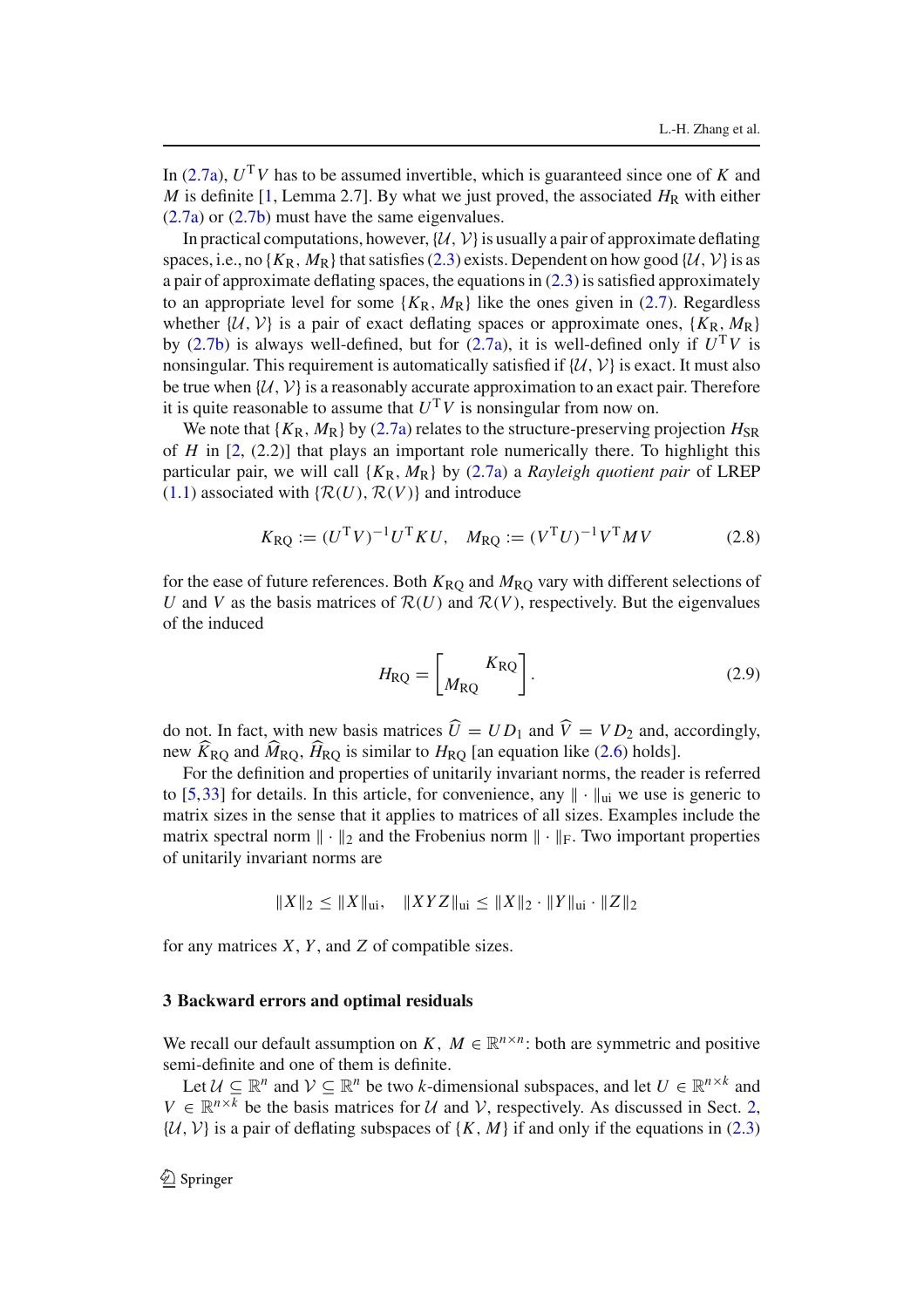hold for some  $K_R \in \mathbb{R}^{k \times k}$  and  $M_R \in \mathbb{R}^{k \times k}$ . In this case,  $\{U, V, K_R, M_R\}$  is an *eigenquadruple*.

But in practice,  $\{U, V\}$  is likely a pair of approximate deflating subspaces in the sense that the *residuals*

$$
\mathcal{R}_K(K_R) := KU - VK_R, \quad \mathcal{R}_M(M_R) := MV - UM_R \tag{3.1}
$$

are tiny in norm for some  $K_R \in \mathbb{R}^{k \times k}$  and  $M_R \in \mathbb{R}^{k \times k}$ . In this case,  $\{U, V, K_R, M_R\}$ is an *approximate eigenquadruple*. Set

$$
H_{\rm R} = \left[ \frac{K_{\rm R}}{M_{\rm R}} \right],\tag{3.2}
$$

associated with such  $K_R$  and  $M_R$ . Different from { $\mathcal{U}, \mathcal{V}$ } being exact, now eig( $H_R$ )  $\subset \mathcal{L}$ eig $(H)$  but hopefully some or all eigenvalues of  $H_R$  are good approximations to some eigenvalues of *H*. Naturally if

$$
H_{\rm R}\hat{z} := \begin{bmatrix} K_{\rm R} \\ M_{\rm R} \end{bmatrix} \begin{bmatrix} \hat{y} \\ \hat{x} \end{bmatrix} = \lambda \begin{bmatrix} \hat{y} \\ \hat{x} \end{bmatrix} =: \lambda \hat{z},
$$

we may take  $(\lambda,$  $\int V \hat{y}$ *Ux*ˆ  $\left| \right|$  as an approximate eigenpair of *H* [1,2] in view of our discussions in the previous section.

In this section, we are interested in answering the following three questions:

- 1. Given an approximate eigenquadruple, what are the smallest symmetric perturbations  $\Delta K$  and  $\Delta M$  (to *K* and *M*, respectively) in norm such that the given eigenquadruple is an exact eigenquadruple of  ${K + \Delta K, M + \Delta M}$ ?
- 2. Given a pair of approximate deflating subspaces  $\{U, V\}$ , what are the smallest residuals  $\mathcal{R}_K(K_R)$  and  $\mathcal{R}_M(M_R)$  in norm optimizing among all possible  $K_R$  and *M*R?
- 3. It turns out that the so-called Rayleigh quotient pair  $\{K_{\text{RO}}, M_{\text{RO}}\}$  is not the one that minimizes  $\mathcal{R}_K(K_R)$  and  $\mathcal{R}_M(M_R)$  in norm. But how far are  $K_{RO}$  and  $M_{RO}$ from their optimal counterparts?

*Remark 3.1* The residuals defined by  $(3.1)$  for LREP  $(1.1)$  can also be recasted into the residual for the equivalent generalized eigenvalue problem (2.2):

$$
\begin{bmatrix} M \\ K \end{bmatrix} \begin{bmatrix} V \\ U \end{bmatrix} - \begin{bmatrix} 0 & I_n \\ I_n & 0 \end{bmatrix} \begin{bmatrix} V \\ U \end{bmatrix} \begin{bmatrix} K_R \\ M_R \end{bmatrix} = \begin{bmatrix} \mathcal{R}_M(M_R) \\ \mathcal{R}_K(K_R) \end{bmatrix}.
$$

But this connection appears of no use to us in answering the three questions we just raised because there seems no existing results that can be simply applied to (2.2) with its block structure taken advantage of.

 $\bigcirc$  Springer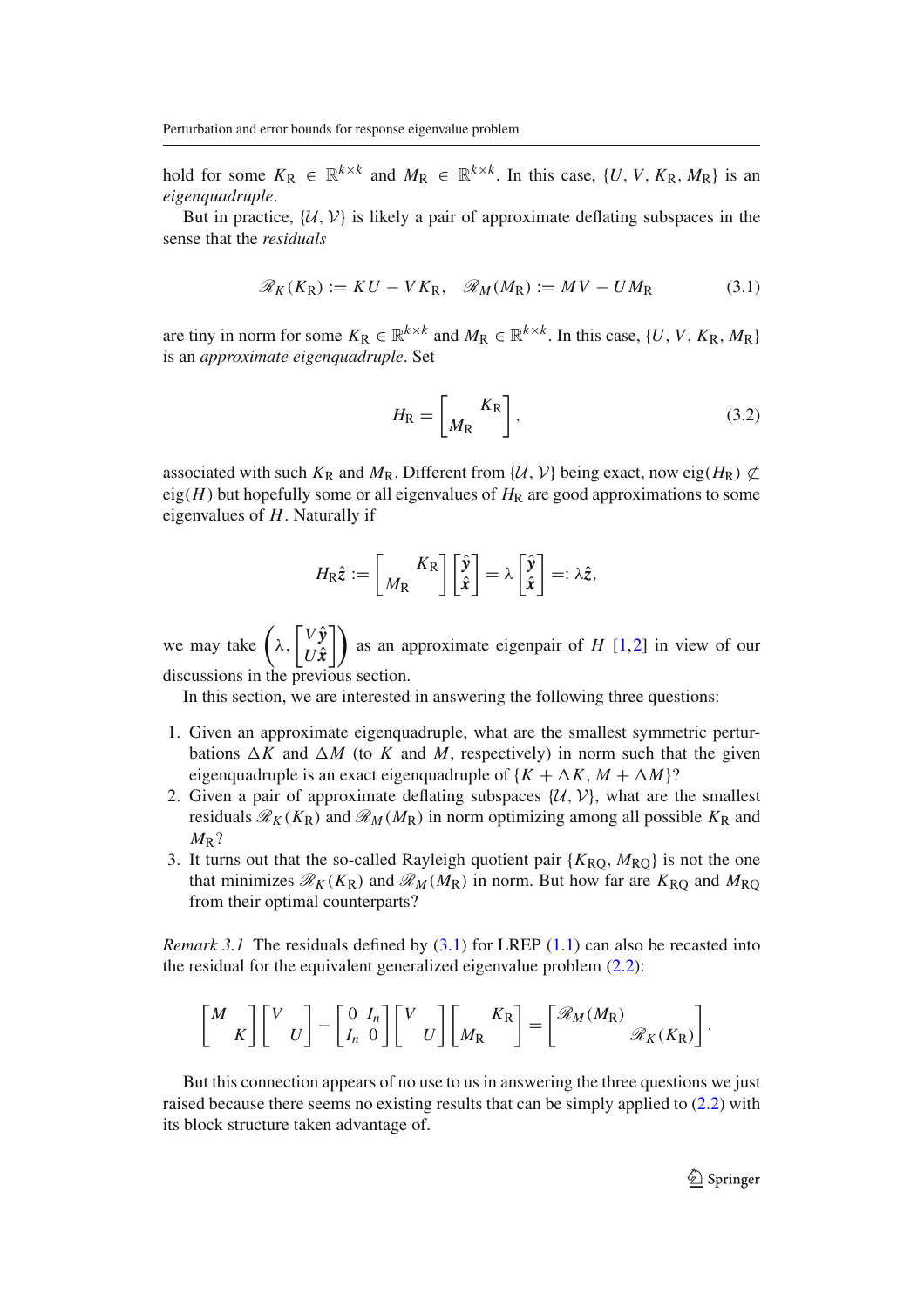#### 3.1 Optimal backward errors

In this subsection, we shall investigate the first question raised at the beginning of the section.

Throughout this subsection,  $\{U, V, K_{\mathbb{R}}, M_{\mathbb{R}}\}$  is assumed an approximate eigenquadruple of  $\{K, M\}$  with *U*,  $V \in \mathbb{R}^{n \times k}$  satisfying, for convenience,

$$
UTU = VTV = Ik, and rank(UTV) = k,
$$
\n(3.3)

 $K_R$ ,  $M_R \in \mathbb{R}^{k \times k}$ . Define  $\mathcal{R}_K(K_R)$  and  $\mathcal{R}_M(M_R)$  by (3.1),  $H_R$  as in (3.2), and

$$
S_K := (U^{\mathrm{T}} V) K_{\mathrm{R}}, \quad S_M := (V^{\mathrm{T}} U) M_{\mathrm{R}}.
$$
 (3.4)

We note that the first condition  $U^{T}U = V^{T}V = I_{k}$  is simply about normalizing the basis matrices for the associated approximate deflating subspaces in question. While it is not essential as far as the approximate deflating subspaces are concerned and not required in (3.1), it removes possible ill-conditioningness in the basis matrices and make optimal backward errors reflect better how good the subspaces are as approximate deflating subspaces. In the case of  $(2.7)$ , the eigenvalues of the associated  $H_R$  are not affected by this normalization.

**Lemma 3.1** *Factorize*  $U^T V$  *as*  $U^T V = W_1^T W_2$ *, where*  $W_i \in \mathbb{R}^{k \times k}$  *are nonsingular. Then*

$$
H_{\rm R} = \text{diag}(W_2, W_1)^{-1} \left[ \begin{array}{cc} 0 & W_1^{-T} S_K W_1^{-1} \\ W_2^{-T} S_M W_2^{-1} & 0 \end{array} \right] \text{diag}(W_2, W_1). \quad (3.5)
$$

*In the case when*  $\{U, V, K_R, M_R\}$  *is an exact eigenquadruple of*  $\{K, M\}$ *,* 

$$
S_K = U^{\mathrm{T}} K U, \quad S_M = V^{\mathrm{T}} M V. \tag{3.6}
$$

*Proof* The Eq. (3.5) can be verified straightforwardly after substituting in  $S_K$  and  $S_M$ as given by (3.4). When  $\{U, V, K_R, M_R\}$  is exact, we can take  $K_R$  and  $M_R$  as in (2.7a). Now use  $(3.4)$  to see  $(3.6)$ .

Perturbations  $\Delta K$  and  $\Delta M$  (to *K* and *M*, respectively) such that the given eigenquadruple {*U*, *V*,  $K_{\text{R}}$ ,  $M_{\text{R}}$ } is an exact eigenquadruple of { $K + \Delta K$ ,  $M + \Delta M$ } are the ones that satisfy

$$
(K + \Delta K)U = VKR, \quad (M + \Delta M)V = UMR.
$$
\n(3.7)

Since *K* and *M* are symmetric, we further restrict  $\Delta K$  and  $\Delta M$  to be symmetric, too. The first and foremost question is, naturally, if such perturbations  $\Delta K$  and  $\Delta M$  exist, and then if they do, what the smallest perturbations in norm are. For this purpose, we need the following lemma: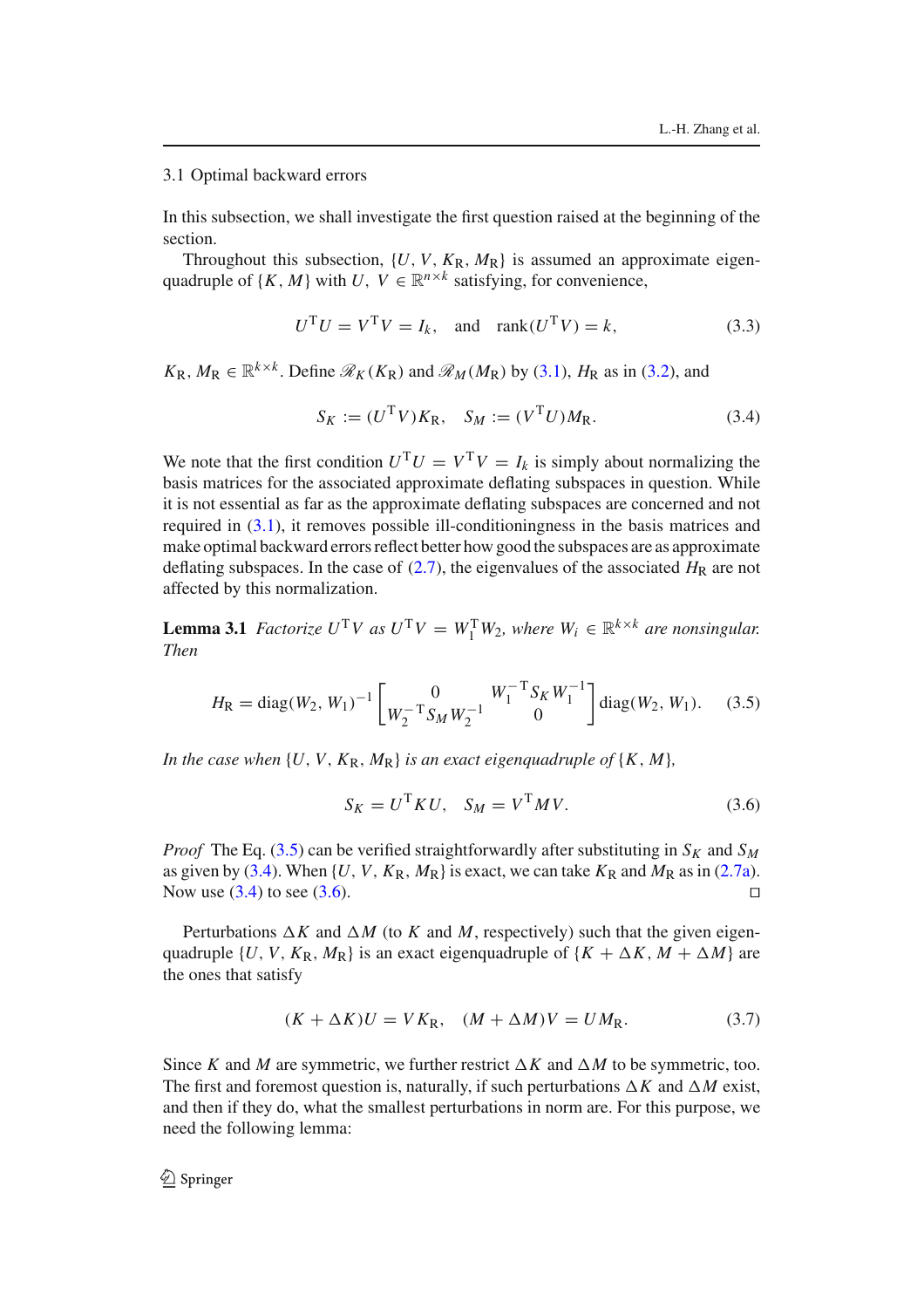**Lemma 3.2** ([36, Lemma 1.4]) *Given*  $Z_1, Z_2 \in \mathbb{C}^{n \times k}$ *, define* 

$$
\mathbb{S} = \{ S \in \mathbb{C}^{n \times n} : S^H = S, \ SZ_1 = Z_2 \}.
$$

1.  $\mathbb{S} \neq \emptyset$  *if and only if*  $Z_1$  *and*  $Z_2$  *satisfy* 

$$
Z_2 P_{Z_1^H} = Z_2
$$
 and  $(P_{Z_1} Z_2 Z_1^{\dagger})^H = P_{Z_1} Z_2 Z_1^{\dagger}$ .

2. *In the case of*  $\mathbb{S} \neq \emptyset$ , any  $S \in \mathbb{S}$  *can be expressed by* 

$$
S = Z_2 Z_1^{\dagger} + (Z_1^{\dagger})^{\mathrm{H}} Z_2^{\mathrm{H}} - (Z_1^{\dagger})^{\mathrm{H}} Z_2^{\mathrm{H}} P_{Z_1} + P_{Z_1}^{\perp} T P_{Z_1}^{\perp},
$$

*where*  $T \in \mathbb{C}^{n \times n}$  *is Hermitian and arbitrary. Moreover,* 

$$
S_{\text{opt}} = Z_2 Z_1^{\dagger} + (Z_1^{\dagger})^{\text{H}} Z_2^{\text{H}} - (Z_1^{\dagger})^{\text{H}} Z_2^{\text{H}} P_{Z_1^{\dagger}} \in \mathbb{S}
$$

*is the unique matrix such that*

$$
\|S_{\text{opt}}\|_{\mathcal{F}} = \min_{S \in \mathbb{S}} \|S\|_{\mathcal{F}}.
$$

**Lemma 3.3** *Given approximate eigenquadruple*  $\{U, V, K_R, M_R\}$  *satisfying* (3.3)*, define*

 $\mathbb{L} := \left\{ (\Delta K, \Delta M) : \Delta K^{T} = \Delta K \in \mathbb{R}^{n \times n}, \Delta M^{T} = \Delta M \in \mathbb{R}^{n \times n} \text{ satisfying (3.7)} \right\}.$ 

 $\mathbb{L} \neq \emptyset$  *if and only if*  $S_K$  *and*  $S_M$  *defined by* (3.4) *are symmetric.* 

*Proof* We first apply Lemma 3.2 with

$$
S = \Delta K, \quad Z_1 = U, \quad Z_2 = V K_{\mathcal{R}} - K U.
$$

Notice  $P_{Z_1^{\text{H}}} = U^{\text{T}}U = I$  and

$$
P_{Z_1}Z_2Z_1^{\dagger} = UU^{\mathrm{T}}(VK_{\mathrm{R}} - KU)U^{\mathrm{T}} = U\left[\underbrace{(U^{\mathrm{T}}V)K_{\mathrm{R}}}_{S_K} - U^{\mathrm{T}}KU\right]U^{\mathrm{T}}
$$

to conclude that  $\Delta K$  exists if and only if  $S_K$  is symmetric, as was to be shown. Next we apply Lemma 3.2 again but with  $S = \Delta M$ ,  $Z_1 = V$ , and  $Z_2 = U M_R - M V$ .  $\Box$ 

As we pointed out in Sect. 2, for any given pair of deflating subspaces, the associated {*K*R, *M*R} may be expressed in different ways, e.g., the ones in (2.7a) and (2.7b). Now, by Lemma 3.3, it becomes clear that  $(2.7a)$  is a good choice for any given  $\{U, V\}$ because it ensures that  $\mathbb{L} \neq \emptyset$  due to (3.3) and (3.4).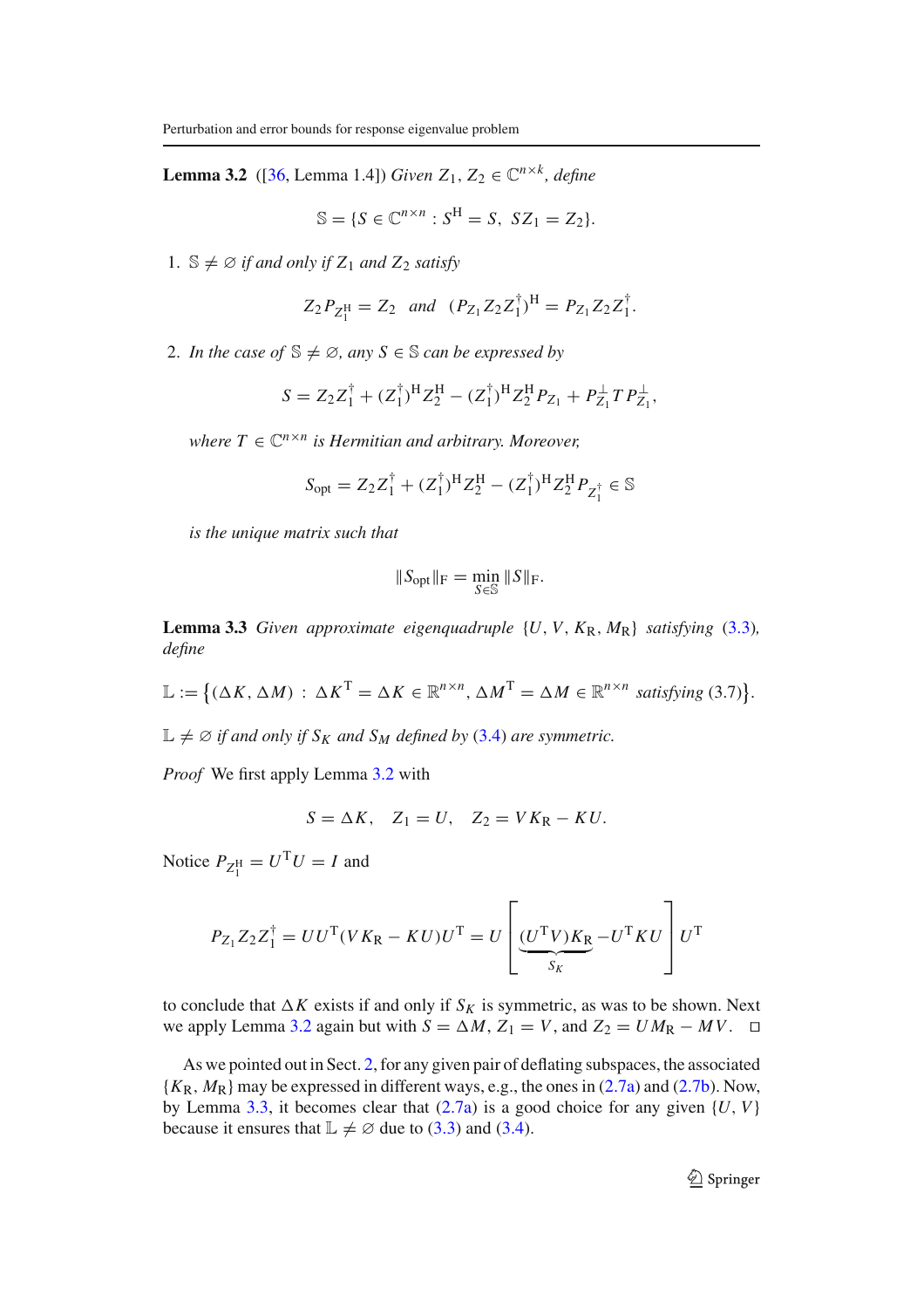In the case of  $\mathbb{L} \neq \emptyset$ , we define the *optimal backward error* by<sup>1</sup>

$$
\zeta(U, V, K_{\mathbb{R}}, M_{\mathbb{R}}) := \min_{(\Delta K, \Delta M) \in \mathbb{L}} (\|\Delta K\|_{\mathfrak{u}i} + \|\Delta M\|_{\mathfrak{u}i})
$$
(3.8)

for the given unitarily invariant norm ∥ · ∥ui. For any particular unitarily invariant norm, we will attach a suggestive subscript to  $\zeta$  to indicate the norm used, e.g.,  $\zeta_2(U, V, K_R, M_R)$  and  $\zeta_F(U, V, K_R, M_R)$  defined under the spectral norm and the Frobenius norm, respectively.

**Theorem 3.1** *Suppose*  $S_K$  *and*  $S_M$  *defined by* (3.4) *are symmetric. Then* 

$$
\zeta_{F}(U, V, K_{R}, M_{R}) = \sqrt{2||\mathcal{R}_{K}(K_{R})||_{F}^{2} - ||U^{T}\mathcal{R}_{K}(K_{R})||_{F}^{2}} + \sqrt{2||\mathcal{R}_{M}(M_{R})||_{F}^{2} - ||V^{T}\mathcal{R}_{M}(M_{R})||_{F}^{2}},
$$
  

$$
\zeta_{2}(U, V, K_{R}, M_{R}) = ||\mathcal{R}_{K}(K_{R})||_{2} + ||\mathcal{R}_{M}(M_{R})||_{2},
$$

*and for a general unitarily invariant norm,*

$$
\|\mathcal{R}_K(K_{\rm R})\|_{\rm ui} + \|\mathcal{R}_M(M_{\rm R})\|_{\rm ui} \le \zeta(U, V, K_{\rm R}, M_{\rm R})
$$
  

$$
\le 2\Big[\|\mathcal{R}_K(K_{\rm R})\|_{\rm ui} + \|\mathcal{R}_M(M_{\rm R})\|_{\rm ui}\Big].
$$
 (3.9)

*Proof* Note that the minimization for  $\zeta(U, V, K_R, M_R)$  can be separated into the *K*part and *M*-part. For the Frobenius norm, we can apply directly Lemma 3.2 with  $Z_1 = U$  and  $Z_2 = -\mathcal{R}_K(K_R)$  to get the optimal  $\Delta K$  as

$$
\Delta K_{\rm opt}(K_{\rm R}) = \left[ -\mathcal{R}_K(K_{\rm R}) \right] U^{\rm T} + U \left[ -\mathcal{R}_K(K_{\rm R}) \right]^{\rm T} - U \left[ -\mathcal{R}_K(K_{\rm R}) \right]^{\rm T} U U^{\rm T},\tag{3.10}
$$

whose Frobenius norm is  $\sqrt{2||\mathcal{R}_K(K_R)||_F^2 - ||U^T\mathcal{R}_K(K_R)||_F^2}$ , and similarly for the optimal  $\Delta M$  in the Frobenius norm.

Expand *U* to an orthogonal matrix  $[U, U_{\perp}] \in \mathbb{R}^{n \times n}$  and write

$$
\Delta K = [U, U_{\perp}] \begin{bmatrix} T_{11} & T_{12} \\ T_{21} & T_{22} \end{bmatrix} [U, U_{\perp}]^{\mathrm{T}}.
$$

Since  $\Delta K U = -\mathcal{R}_K(K_R)$  by (3.7), we have  $\begin{bmatrix} T_{11} \\ T_{21} \end{bmatrix} = \lceil U^{\text{T}} \rceil$  $U_{\perp}^{\mathrm{T}}$ 1  $\mathcal{R}_K(K_{\rm R})$ , and thus

$$
\Delta K = -[U, U_{\perp}]\begin{bmatrix} U^{\mathrm{T}}\mathcal{R}_K(K_{\mathrm{R}}) & \mathcal{R}_K(K_{\mathrm{R}})^{\mathrm{T}}U_{\perp} \\ U_{\perp}^{\mathrm{T}}\mathcal{R}_K(K_{\mathrm{R}}) & T_{22} \end{bmatrix} [U, U_{\perp}]^{\mathrm{T}},
$$

 $\frac{1}{1}$  Conceivably, there are other possible ones that are equally appropriate. For example, one may define another *optimal backward error* by replacing  $||\Delta K||_{\text{ui}} + ||\Delta M||_{\text{ui}}$  in (3.8) by  $\sqrt{||\Delta K||_{\text{ui}}^2 + ||\Delta M||_{\text{ui}}^2}$ . Such ζ differs from (3.8) within a constant factor.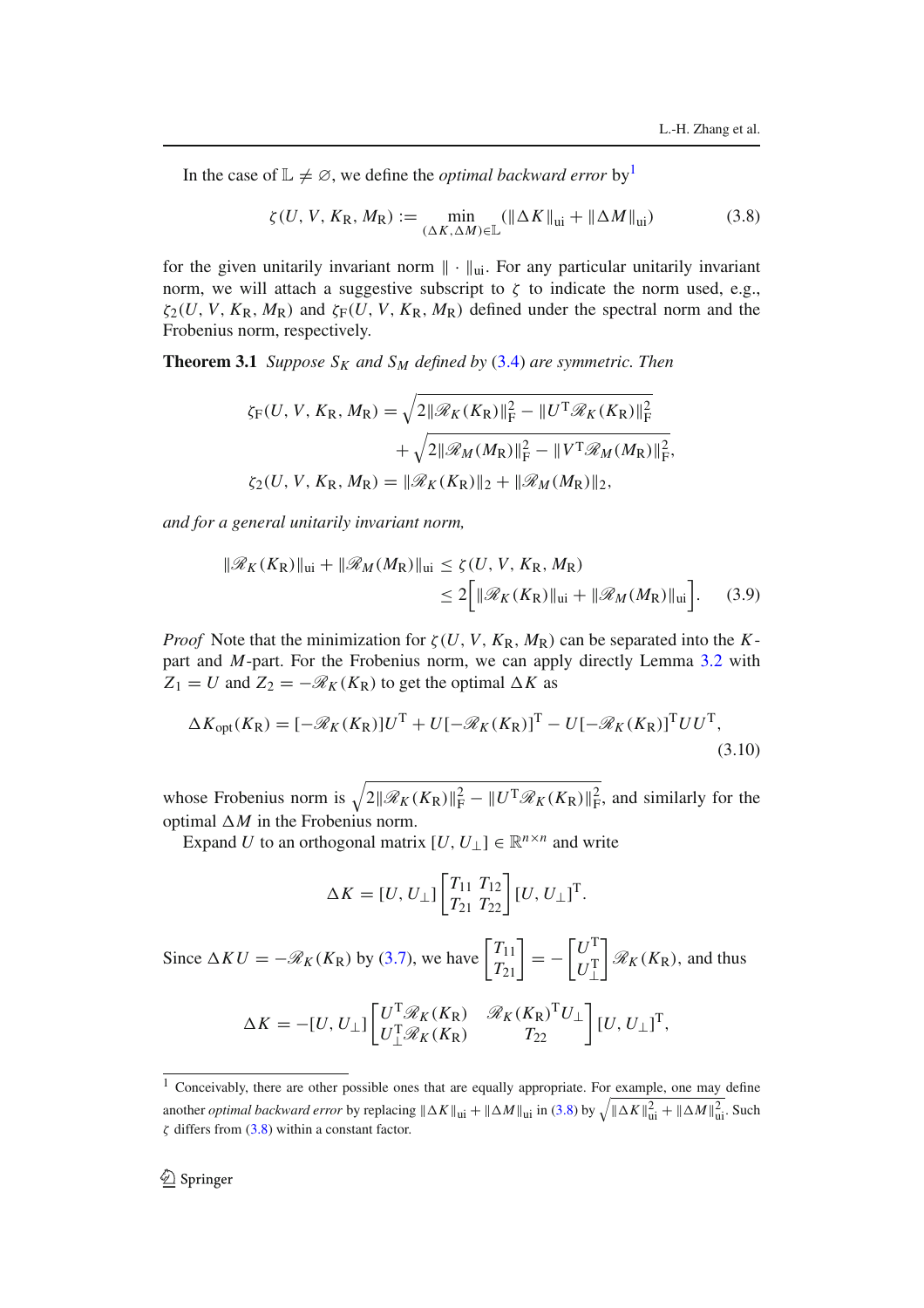where  $T_{22}$  is symmetric and arbitrary. Therefore

$$
\|\Delta K\|_{\text{ui}} = \left\| \begin{bmatrix} U^{\text{T}} \mathcal{R}_K(K_{\text{R}}) & \mathcal{R}_K(K_{\text{R}})^{\text{T}} U_{\perp} \\ U_{\perp}^{\text{T}} \mathcal{R}_K(K_{\text{R}}) & T_{22} \end{bmatrix} \right\|_{\text{ui}} \ge \left\| \begin{bmatrix} U^{\text{T}} \mathcal{R}_K(K_{\text{R}}) \\ U_{\perp}^{\text{T}} \mathcal{R}_K(K_{\text{R}}) \end{bmatrix} \right\|_{\text{ui}}
$$

$$
= \|\mathcal{R}_K(K_{\text{R}})\|_{\text{ui}}
$$

for any  $T_{22}$ . Setting  $T_{22} = 0$ , we have

$$
\|\Delta K\|_{\text{ui}} \le \left\| \begin{bmatrix} U^{\text{T}} \mathcal{R}_K(K_{\text{R}}) \\ U_{\perp}^{\text{T}} \mathcal{R}_K(K_{\text{R}}) \end{bmatrix} \right\|_{\text{ui}} + \left\| \begin{bmatrix} \mathcal{R}_K(K_{\text{R}})^{\text{T}} U_{\perp} \\ 0 \end{bmatrix} \right\|_{\text{ui}} \le 2 \|\mathcal{R}_K(K_{\text{R}})\|_{\text{ui}}.
$$

Similar inequalities hold for the optimal  $\Delta M$ . Together, they yield (3.9).

Finally for the spectral norm, by the dilation theorem of Krein and Kahan (see, e.g., [14,18] and [38, Theorem 1.2.3]), the optimal  $\Delta K_{\text{opt}}$  in the sense that  $\|\Delta K\|_2$  is smallest as  $T_{22}$  varies among all possible symmetric matrices is

$$
\|\Delta K_{\text{opt}}\|_2 = \left\| \begin{bmatrix} U^{\text{T}} \mathcal{R}_K(K_{\text{R}}) \\ U_{\perp}^{\text{T}} \mathcal{R}_K(K_{\text{R}}) \end{bmatrix} \right\|_2 = \|\mathcal{R}_K(K_{\text{R}})\|_2,
$$

and similarly for the optimal  $\Delta M$  in the spectral norm. □

We remark that the optimal backward perturbation matrices  $\Delta K$  and  $\Delta M$  for the spectral norm and for the Frobenius norm may be different. In particular, the optimal  ${\{\Delta K, \Delta M\}}$  for the Frobenius norm is unique and can be explicitly stated as by (3.10), while the optimal  $\{\Delta K, \Delta M\}$  for the spectral norm, in general, is not unique and we do not have an explicit expression for it.

#### 3.2 Optimal residuals

Theorem 3.1 gives the minimal spectral norm and Frobenius norm for an approximate eigenquadruple of  ${K, M}$ . In this subsection, we shall investigate the second question raised at the beginning of the section.

Given a pair of approximate deflating subspaces  $\{U, V\}$ , there are many  $K_R \in \mathbb{R}^{k \times k}$ and  $M_R \in \mathbb{R}^{k \times k}$ , e.g., the ones in the form of (3.11) below, which, combined with the basis matrices U and V for  $U$  and V, lead to approximate eigenquadruple of  $\{K, M\}$ . Each approximate eigenquadruple gives rise to an optimal backward error  $\zeta(U, V, K_{\rm R}, M_{\rm R})$  as defined by (3.8). A natural question then is how small  $\zeta(U, V, K_{\rm R}, M_{\rm R})$  can get by varying  $K_{\rm R}$  and  $M_{\rm R}$ . Because of Lemma 3.3, we will consider only these  $K_R$  and  $M_R$ :

$$
K_{\rm R} = (U^{\rm T}V)^{-1}S_K
$$
 and  $M_{\rm R} = (V^{\rm T}U)^{-1}S_M$ , (3.11)

where  $S_K$ ,  $S_M \in \mathbb{R}^{k \times k}$  are symmetric.

Our investigation reveals a similar conclusion to that for the standard nonsymmetric eigenvalue problem in [15]: the Rayleigh quotient pair  $\{K_{\text{RO}}, M_{\text{RO}}\}$  in (2.8) does not achieve the minimum in general, but is a reasonably good and computable choice.

 $\bigcirc$  Springer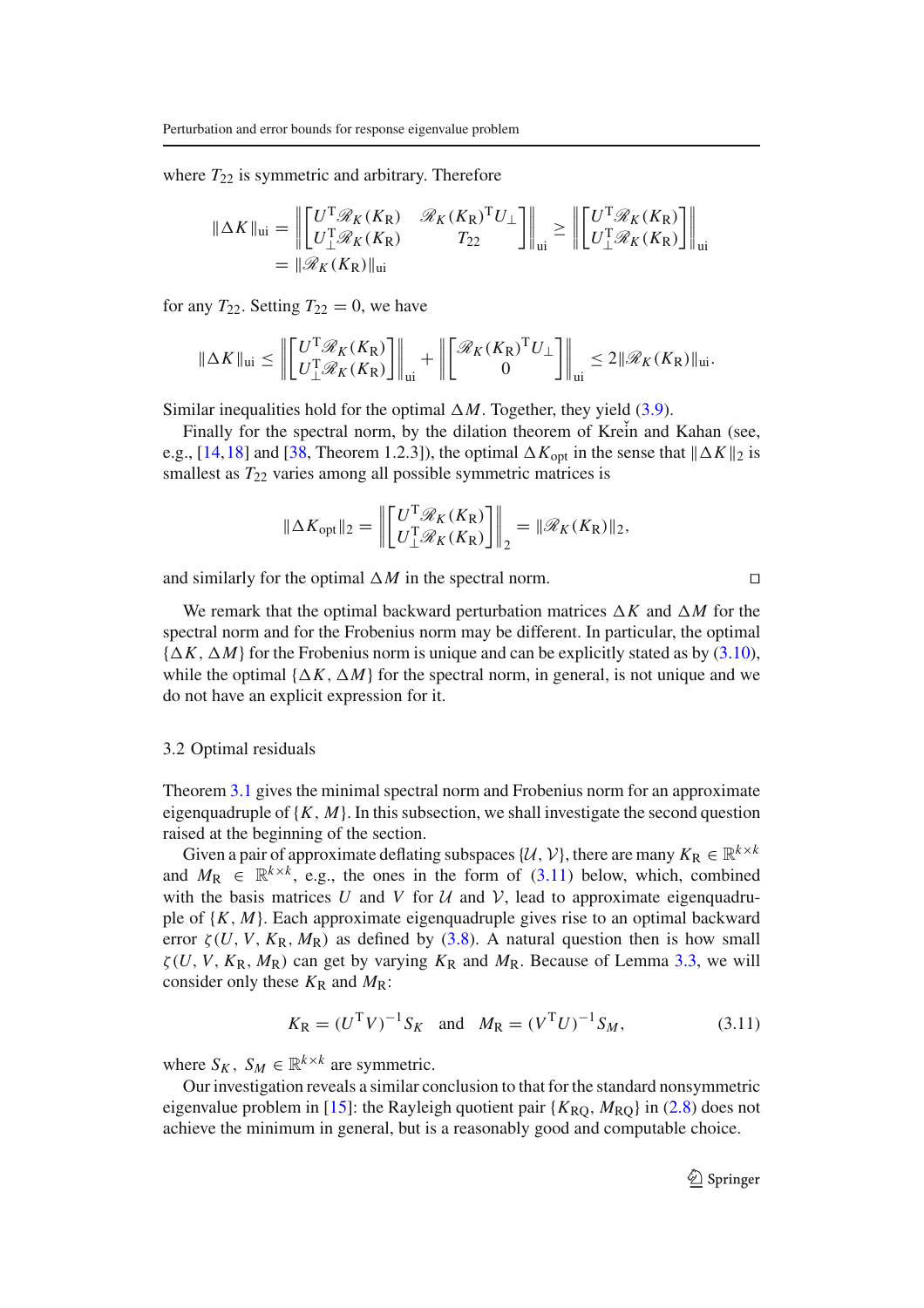(3.14b)

We begin by the case for  $k = 1$ . In this case,  $K_R = S_K/(\mathbf{u}^T \mathbf{v})$  is a scalar, and by calculation, the optimal  $K_R$  in the spectral norm (using  $||\boldsymbol{u}||_2 = ||\boldsymbol{v}||_2 = 1$ ) is

$$
K_{\rm R} = \boldsymbol{u}^{\rm T} K \boldsymbol{v} \tag{3.12}
$$

which is different from

$$
K_{\rm RQ} = \boldsymbol{u}^{\rm T} K \boldsymbol{u} / (\boldsymbol{u}^{\rm T} \boldsymbol{v})
$$

unless  $u = \pm v$  or  $\{R(u), R(v)\}$  is already a pair of deflating subspaces. For the Frobenius norm, simple calculations yield the optimal  $K_R$  as

$$
K_{\rm R} = \frac{2\boldsymbol{u}^{\rm T} K \boldsymbol{v} - \boldsymbol{u}^{\rm T} K \boldsymbol{u} (\boldsymbol{u}^{\rm T} \boldsymbol{v})}{2 - (\boldsymbol{u}^{\rm T} \boldsymbol{v})^2}
$$
(3.13)

which is not equal to  $K_{\rm RQ}$ , either. It is also noticed that the optimal  $K_{\rm R}$  in (3.12) for the spectral norm differs from the one in  $(3.13)$  for the Frobenius norm.

In general for  $k > 1$ , it seems not easy to derive closed formulas for the optimal *K*<sup>R</sup> and *M*<sup>R</sup> with respect to any unitarily invariant norm. But for the Frobenius norm, the closed solutions for the optimal  $K_R$  and  $M_R$  can be derived as Theorem 3.2 below shows.

**Theorem 3.2** For the Frobenius norm, there is a unique  $\{K_R, M_R\}$  in the form of  $(3.11)$  *that minimizes*  $\zeta_F(U, V, K_R, M_R)$ *, and the corresponding*  $S_K$  *and*  $S_M$  *are* 

$$
S_K = 2 \int_0^\infty e^{(I_k - 2Q^T Q)t} (Q^T V^T K U + U^T K V Q - U^T K U) e^{(I_k - 2Q^T Q)t} dt,
$$
\n(3.14a)  
\n
$$
S_M = 2 \int_0^\infty e^{(I_k - 2QQ^T)t} (QU^T M V + V^T M U Q^T - V^T M V) e^{(I_k - 2QQ^T)t} dt,
$$

*where*  $Q = (U^T V)^{-1}$ *.* 

*Proof* First, upon using the facts<sup>2</sup> [12,  $(6.7)$  in Chapter 15]:

$$
||Z||_F^2 = \text{trace}(Z^T Z)
$$
 and  $\frac{\partial \text{trace}(ZS)}{\partial S} = Z + Z^T - \text{Diag}(Z)$  for  $S = S^T$ ,

we see that the first order optimality conditions for minimizing

$$
2\|\mathcal{R}_K(K_{\mathsf{R}})\|_{\mathsf{F}}^2 - \|U^{\mathsf{T}}\mathcal{R}_K(K_{\mathsf{R}})\|_{\mathsf{F}}^2 \quad \text{and} \quad 2\|\mathcal{R}_M(M_{\mathsf{R}})\|_{\mathsf{F}}^2 - \|V^{\mathsf{T}}\mathcal{R}_M(M_{\mathsf{R}})\|_{\mathsf{F}}^2
$$

<sup>&</sup>lt;sup>2</sup> For a function *f* with a matrix argument  $X \in \mathbb{R}^{n \times m}$ , its partial derivative  $\frac{\partial f(X)}{\partial X} \in \mathbb{R}^{n \times m}$  with its  $(i, j)$ th entry  $\frac{\partial f(X)}{\partial X_{(i,j)}}$  [12, Chapter 15].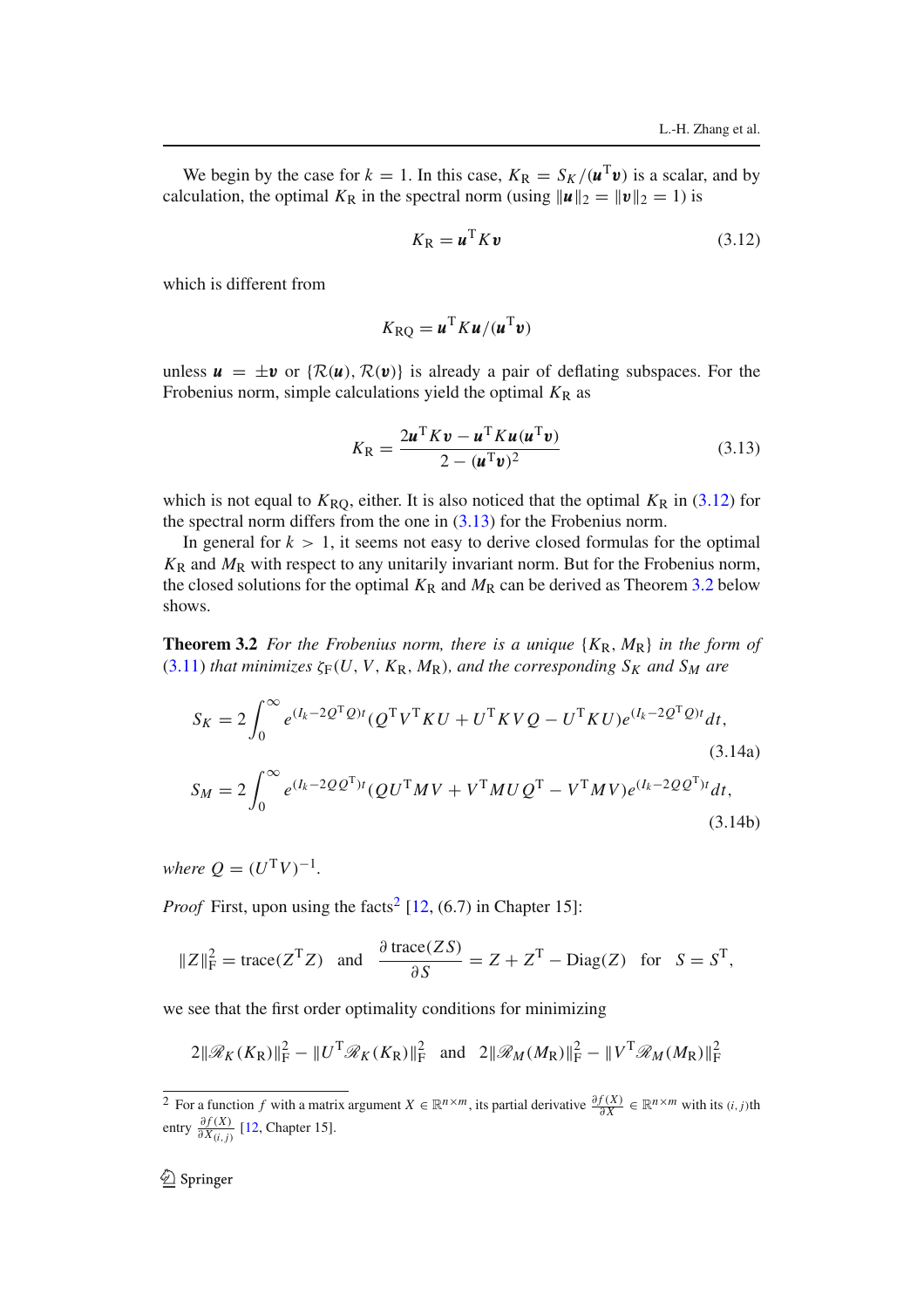are

$$
S_K(2Q^TQ - I_k) + (2Q^TQ - I_k)S_K - \text{Diag}(S_K[2Q^TQ - I_k])
$$
  
=  $-2U^TKU + 2(Q^TV^TKU + U^TKVQ) + \text{Diag}(U^TKU - 2Q^TV^TKU),$   
(3.15a)  

$$
S_M(2QQ^T - I_k) + (2QQ^T - I_k)S_M - \text{Diag}(S_M[2QQ^T - I_k])
$$
  
=  $-2V^TMV + 2(QU^TMV + V^TMUQ^T) + \text{Diag}(V^TMV - 2QU^TMV),$   
(3.15b)

where Diag(*Z*) stands for the diagonal matrix whose diagonal entries are those of *Z*. Equations in  $(3.15)$  are linear matrix equations. Denoting by  $3$ 

$$
X = S_K(2Q^{\mathrm{T}}Q - I_k), \quad \widehat{X} = -U^{\mathrm{T}}KU + 2Q^{\mathrm{T}}V^{\mathrm{T}}KU,
$$

and noting that

$$
\text{Diag}(X) = \text{Diag}\left(\frac{X + X^{T}}{2}\right) \text{ and } \text{Diag}(\widehat{X}) = \text{Diag}\left(\frac{\widehat{X} + \widehat{X}^{T}}{2}\right),
$$

we can rewrite  $(3.15a)$  as

$$
X + X^{T} - \text{Diag}(X) = \widehat{X} + \widehat{X}^{T} - \text{Diag}(\widehat{X}).
$$

By comparing the diagonals on both sides, we know  $Diag(X) = Diag(\widehat{X})$ , and thus  $(3.15a)$  reduces to  $X + X^{T} = \hat{X} + \hat{X}^{T}$ , or

$$
S_K(I_k - 2Q^{\mathrm{T}}Q) + (I_k - 2Q^{\mathrm{T}}Q)S_K = 2(U^{\mathrm{T}}KU - Q^{\mathrm{T}}V^{\mathrm{T}}KU - U^{\mathrm{T}}KVQ),
$$
\n(3.16)

which is a Lyapunov equation. Since  $I_k - 2Q^TQ$  is negative definite due to (3.3), we know that  $(3.16)$  admits a unique solution which is given by  $(3.14a)$ . The same argument leads to  $(3.14b)$  for *S<sub>M</sub>*. The proof is completed.  $□$ 

Even though (3.14a) and (3.14b) give closed-form solutions, they still involve the integrations over  $t \in [0, \infty)$ . For the special case  $\mathcal{R}(U) = \mathcal{R}(V)$ , we can take  $U = V$ and thus  $Q = I$ , (3.14) yields  $S_K = U^T K U$  and  $S_M = V^T M V$ .

#### 3.3 Near optimality of the Rayleigh quotient pair

Previously, we introduced Rayleigh quotient pair { $K_{\text{RO}}$ ,  $M_{\text{RO}}$ }:

$$
K_{\rm RQ} = (U^{\rm T}V)^{-1}U^{\rm T}KU
$$
 and  $M_{\rm RQ} = (V^{\rm T}U)^{-1}V^{\rm T}MV.$  (2.8)

 $3$  This idea of turning (3.15a) into the more "friendly" (3.16) is due to one of the referees.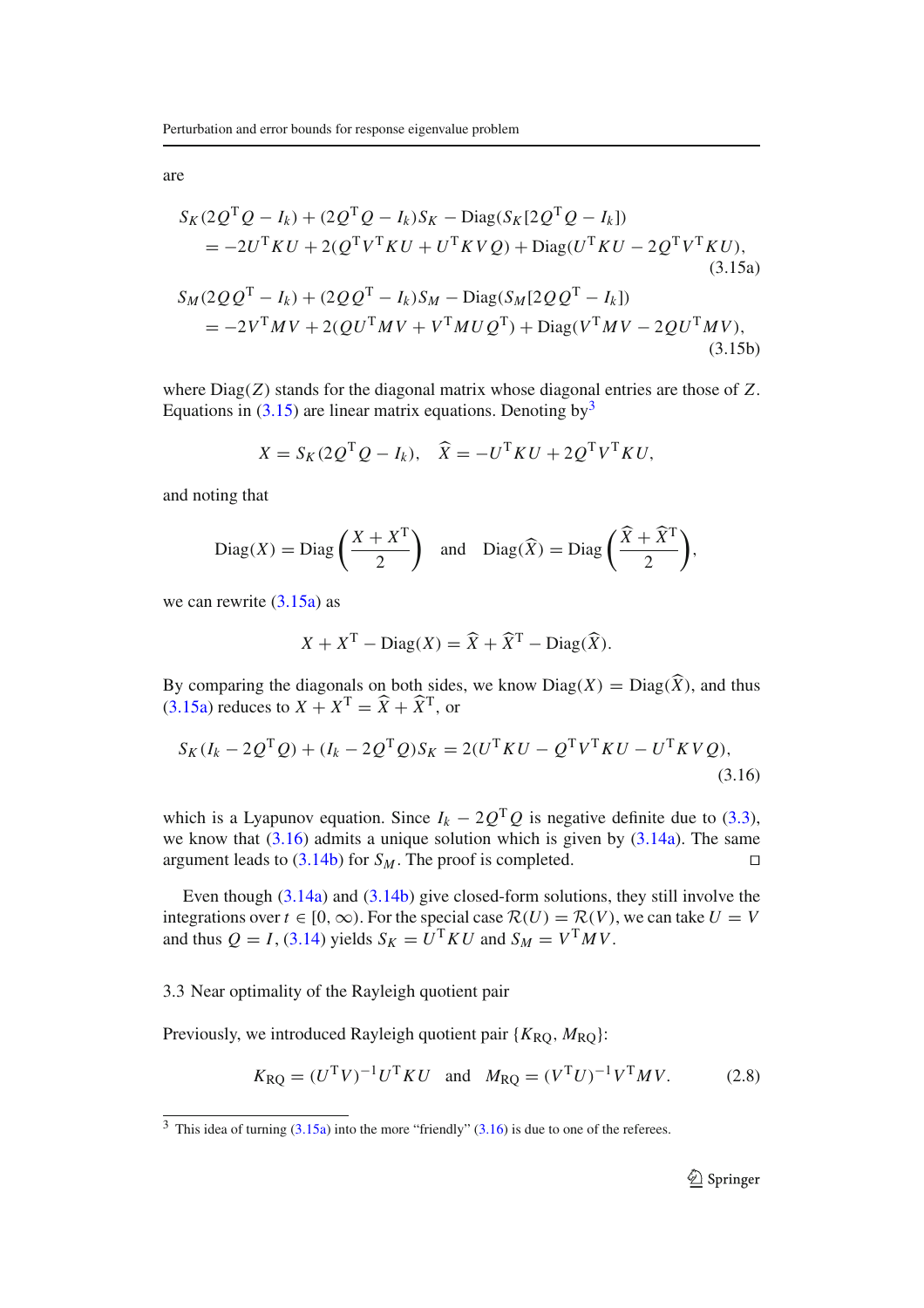It is in general not the optimal pair that minimizes  $\zeta(U, V, K_{\rm R}, M_{\rm R})$  in the Frobenius norm and the spectral norm. So for a given pair of approximate deflating subspaces  $\{U, V\}$ , there are better pairs  $\{K_R, M_R\}$ , in the sense of giving smaller  $\zeta(U, V, K_{\rm R}, M_{\rm R})$ , than the Rayleigh quotient pair to extract partial spectral information for *H* from.

On the other hand, consider

$$
H_{\rm RQ} = \left[ \frac{K_{\rm RQ}}{M_{\rm RQ}} \right]. \tag{2.9}
$$

Factorize  $U^T V$  as  $U^T V = W_1^T W_2$ , where  $W_i \in \mathbb{R}^{k \times k}$  are nonsingular. Recall the structure-preserving restriction

$$
H_{\rm SR} = \left[ \begin{matrix} 0 & W_1^{-\rm T} U^{\rm T} K U W_1^{-1} \\ W_2^{-\rm T} V^{\rm T} M V W_2^{-1} & 0 \end{matrix} \right]
$$

introduced in [1,2]. It can be verified that

$$
H_{\rm RQ} = \left[ \text{diag}(W_2, W_1) \right]^{-1} H_{\rm SR}[\text{diag}(W_2, W_1)],
$$

and thus  $H_{\rm RQ}$  and  $H_{\rm SR}$  have the same eigenvalues. In [1,2], it was the eigenvalues of  $H_{\rm SR}$ , and thus of  $H_{\rm RO}$ , too, that were used to approximate part of the eigenvalues of *H*, given the pair of approximate deflating subspaces  $\{\mathcal{U}, \mathcal{V}\}$ . There, it was also proved that such eigenvalue approximation is optimal in the sense of the trace minimization principle obtained there. Therefore the Rayleigh quotient pair must be a reasonably good pair and cannot be too far from the optimal one  $\{K_R, M_R\}$  in the form of (3.11) that minimizes  $\zeta(U, V, K_{\mathbb{R}}, M_{\mathbb{R}})$ . In this subsection, we will justify such a claim.

Recall our assumptions (3.3), and let  $K_R$  and  $M_R$  be in the form of (3.11), where *S<sub>K</sub>* and *S<sub>M</sub>* are symmetric. The angle between  $\mathcal{U} = \mathcal{R}(U)$  and  $\mathcal{V} = \mathcal{R}(V)$  is defined by

$$
\theta_{\max}(\mathcal{U}, \mathcal{V}) := \arccos \sigma_{\min}(U^{\mathrm{T}}V),
$$

where  $\sigma_{\text{min}}(U^T V)$  is the smallest singular value of  $U^T V$ .

Owing to the definition of  $\zeta(U, V, K_{\mathbb{R}}, M_{\mathbb{R}})$  and Theorem 3.1, we will focus on minimizing the norms of  $\mathcal{R}_K(K_R)$  and  $\mathcal{R}_M(M_R)$ , separately.

**Lemma 3.4** *For any*  $K_R$ *, M<sub>R</sub>, and unitarily invariant norm*  $\|\cdot\|_{\text{ui}}$ *,* 

$$
||K_{\rm RQ} - K_{\rm R}||_{\rm ui} \le \alpha \cdot ||\mathcal{R}_K(K_{\rm R})||_{\rm ui},\tag{3.17a}
$$

$$
||M_{\rm RQ} - M_{\rm R}||_{\rm ui} \le \alpha \cdot ||\mathcal{R}_M(M_{\rm R})||_{\rm ui},\tag{3.17b}
$$

*where*

$$
\alpha = \frac{\sqrt{1 + \sin \theta_{\text{max}}(U, V)}}{\cos \theta_{\text{max}}(U, V)}.
$$
\n(3.18)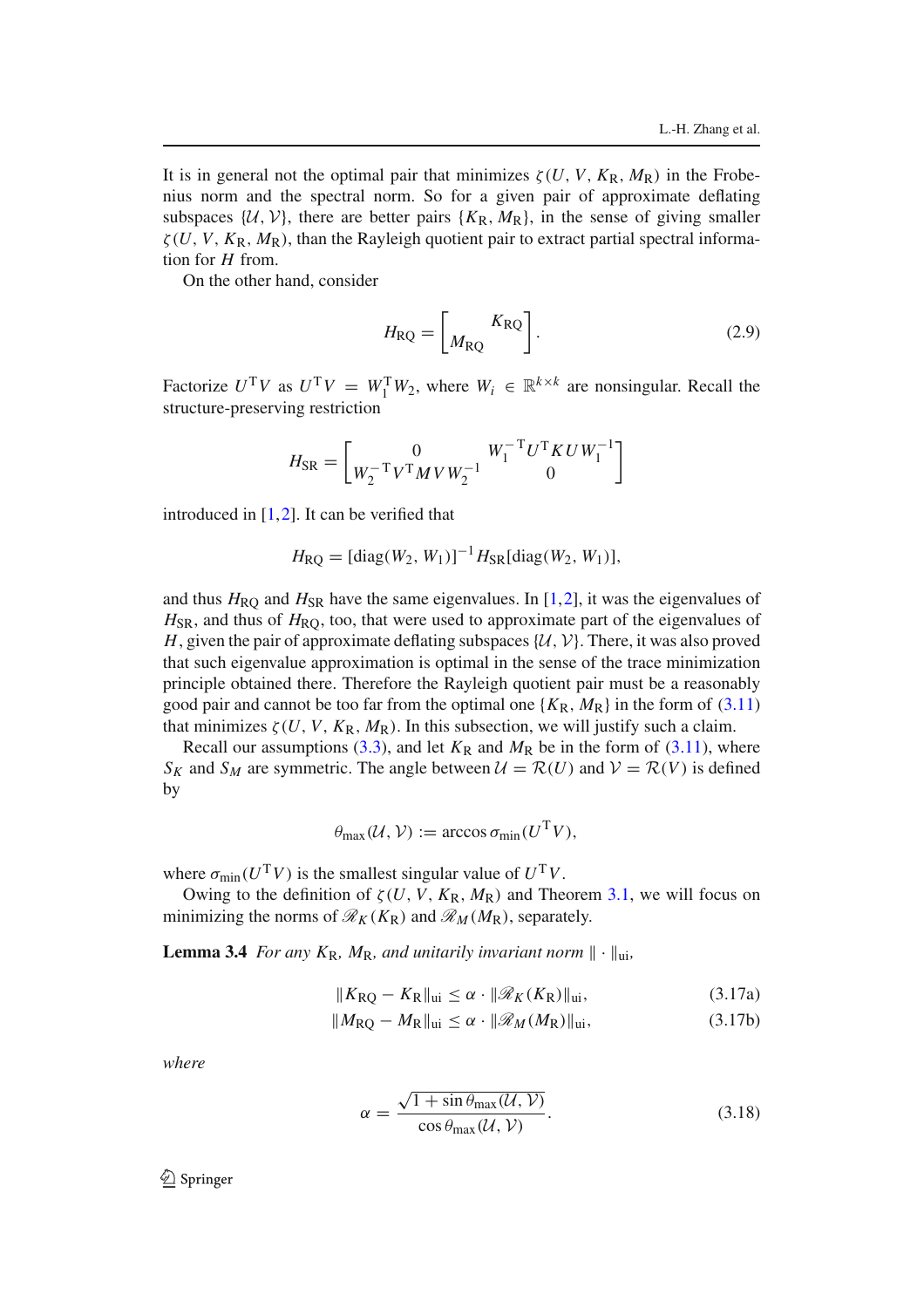*Proof* We will prove (3.17a) only since (3.17b) can be proved in the same way. Let  $V_{\perp} \in \mathbb{R}^{n \times (n-k)}$  that makes [*V*, *V*<sub>⊥</sub>] an orthogonal matrix and set *P* = [*U*, *V*<sub>⊥</sub>]. Write

$$
\mathcal{R}_K(K_R) = KU - VK_R
$$
  
=  $(KU - VK_{RQ}) + V(K_{RQ} - K_R)$   
=  $\mathcal{R}_K(K_{RQ}) + V(K_{RQ} - K_R)$ . (3.19)

Now using  $U^T \mathcal{R}_K(K_{\rm RQ}) = 0$  and  $V^T \perp V = 0$ , we get

$$
P^{\mathrm{T}}\mathcal{R}_K(K_{\mathrm{R}}) = \begin{bmatrix} U^{\mathrm{T}}V(K_{\mathrm{RQ}} - K_{\mathrm{R}}) \\ V_{\perp}^{\mathrm{T}}\mathcal{R}_K(K_{\mathrm{RQ}}) \end{bmatrix}.
$$

Therefore

$$
||PT\mathcal{R}_{K}(K_{R})||_{\text{ui}} \ge ||(UTV)(K_{RQ} - K_{R})||_{\text{ui}}
$$
  
\n
$$
\ge \sigma_{\min}(UTV) \cdot ||K_{RQ} - K_{R}||_{\text{ui}},
$$
\n(3.20)

$$
||P^{\mathrm{T}}\mathcal{R}_K(K_{\mathrm{R}})||_{\mathrm{ui}} \le ||P||_2 \|\mathcal{R}_K(K_{\mathrm{R}})||_{\mathrm{ui}}
$$
  
=  $\sqrt{1 + \sin \theta_{\mathrm{max}}(\mathcal{U}, \mathcal{V})} \|\mathcal{R}_K(K_{\mathrm{R}})||_{\mathrm{ui}}.$  (3.21)

In deriving  $(3.21)$ , we have used

$$
P^{\mathrm{T}}P = \begin{bmatrix} I_k & U^{\mathrm{T}}V_{\perp} \\ V_{\perp}^{\mathrm{T}}U & I_{n-k} \end{bmatrix} \Rightarrow \|P\|_2^2 = \|P^{\mathrm{T}}P\|_2 = 1 + \|U^{\mathrm{T}}V_{\perp}\|_2
$$
  
= 1 + \sin \theta\_{\text{max}}(\mathcal{U}, \mathcal{V}).

Combining  $(3.20)$  and  $(3.21)$ , we get  $(3.17a)$ . □

**Theorem 3.3** *For any unitarily invariant norm*  $\|\cdot\|_{\text{ui}}$ *,* 

$$
\min \|K_{\rm RQ} - K_{\rm R}\|_{\rm ui} \le \alpha \cdot \min \| \mathcal{R}_K(K_{\rm R}) \|_{\rm ui},\tag{3.22a}
$$

$$
\min \|M_{\rm RQ} - M_{\rm R}\|_{\rm ui} \le \alpha \cdot \min \|M_M(M_{\rm R})\|_{\rm ui},\tag{3.22b}
$$

*and*

$$
\min \|\mathcal{R}_K(K_R)\|_{\text{ui}} \le \|\mathcal{R}_K(K_{RQ})\|_{\text{ui}} \le (1+\alpha) \cdot \min \|\mathcal{R}_K(K_R)\|_{\text{ui}}, \quad (3.23a)
$$
  

$$
\min \|\mathcal{R}_M(M_R)\|_{\text{ui}} \le \|\mathcal{R}_M(M_{RQ})\|_{\text{ui}} \le (1+\alpha) \cdot \min \|\mathcal{R}_M(M_R)\|_{\text{ui}}, \quad (3.23b)
$$

*where the "*min" *in* (3.22a) *and* (3.23a) *are taken over all*  $K_R$  *in the form of* (3.11) *with symmetric SK , and the ones in* (3.22b) *and* (3.23b) *are taken over all M*<sup>R</sup> *in the form of* (3.11) *with symmetric*  $S_M$ *, and*  $\alpha$  *is given by* (3.18)*.*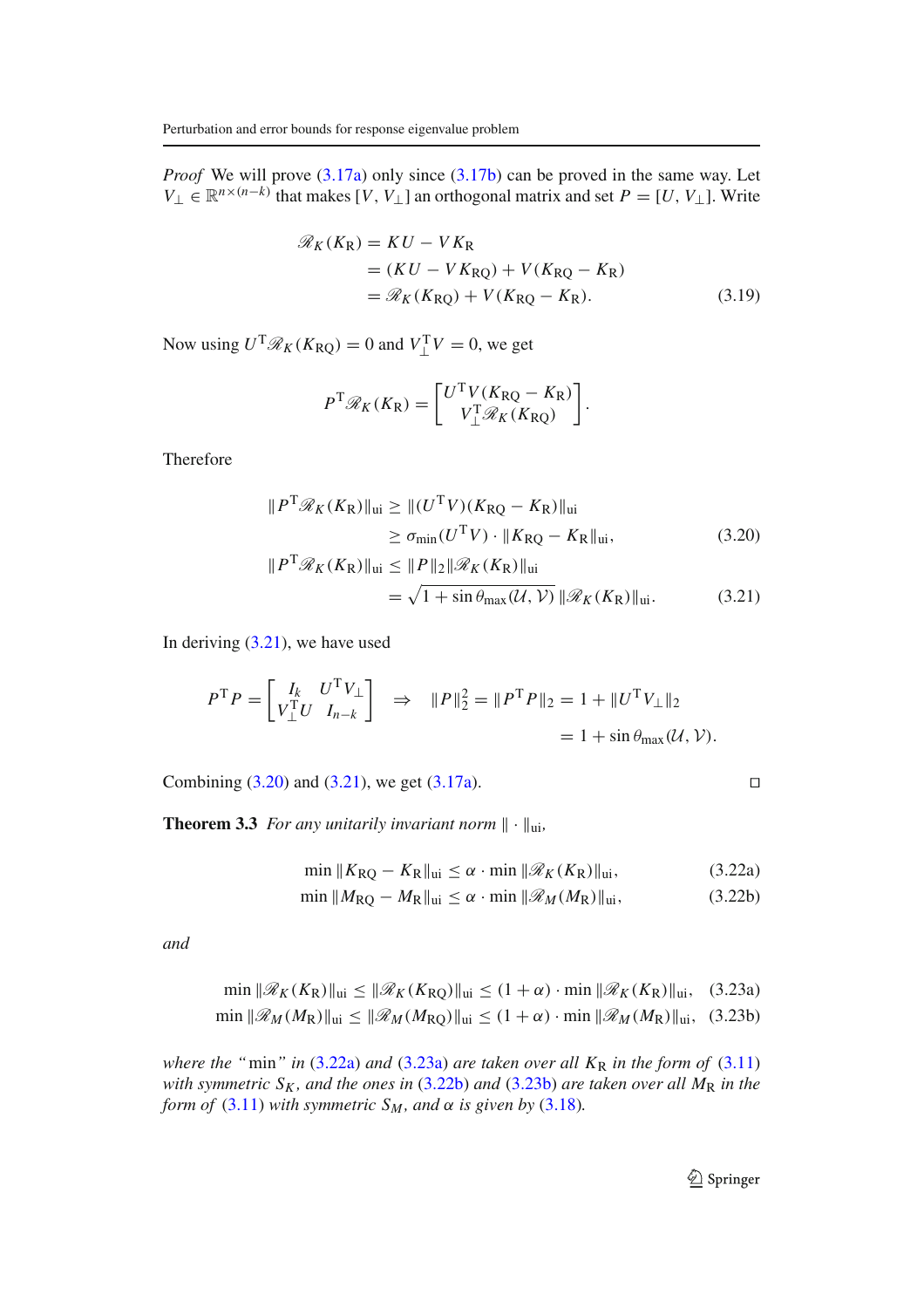*Proof* The inequalities in (3.22) are direct consequences of Lemma 3.4. In what follows, we will prove (3.23a) only since (3.23b) can be proved in the same way. The first inequality in (3.23a) is evident. For the second inequality there, we note

$$
\mathcal{R}_K(K_{\rm RQ}) = \mathcal{R}_K(K_{\rm R}) - V(K_{\rm RQ} - K_{\rm R})
$$

by  $(3.19)$  and thus

$$
\|\mathcal{R}_{K}(K_{\rm RQ})\|_{\rm ui} \leq \|\mathcal{R}_{K}(K_{\rm R})\|_{\rm ui} + \|V(K_{\rm RQ} - K_{\rm R})\|_{\rm ui}
$$
  
\n
$$
= \|\mathcal{R}_{K}(K_{\rm R})\|_{\rm ui} + \|K_{\rm RQ} - K_{\rm R}\|_{\rm ui}
$$
  
\n
$$
\leq (1 + \alpha) \|\mathcal{R}_{K}(K_{\rm R})\|_{\rm ui}
$$
\n(3.24)

for all  $K_R$  in the form of (3.11) with symmetric  $S_K$ . Minimizing the right-hand side of (3.24) over all *S<sub>K</sub>* leads to the second inequality in (3.23a). □

Although the Rayleigh quotient pair  ${K_{RQ}, M_{RQ}}$  may not be optimal in the sense of achieving min ∥R*<sup>K</sup>* (*K*R)∥ui and min ∥R*<sup>M</sup>* (*K*M)∥ui, respectively, Theorem 3.3 says that it is not too far from the optimal, provided  $\alpha$  is not too big: the smaller  $\alpha$  is, the closer to the optimal the Rayleigh quotient pair  $\{K_{RQ}, M_{RQ}\}\$  will be. Note  $\alpha$  is proportional to  $\theta_{\text{max}}(\mathcal{U}, \mathcal{V})$  which, in the limit, approaches  $\theta_{\text{max}}(\mathcal{U}_{\text{exact}}, \mathcal{V}_{\text{exact}})$ , where  $\{U_{\text{exact}}, V_{\text{exact}}\}$  is the pair that  $\{U, V\}$  is supposed to approximate. So it is an intrinsic quantity of the targeted deflating subspaces.

#### **4 Residual-based error bounds for eigenvalues**

As preparation, we first cite an eigenvalue perturbation result for a positive definite pencil in Subsect. 4.1 and apply it to LREP (1.1) in Subsect. 4.2, and then come to develop residual based error bounds in Subsect. 4.3. Results in both Subsects. 4.1 and 4.2 are of independent interests on their own from the rest of this article.

In what follows,  $A > 0$  means that *A* is Hermitian and positive definite.

#### 4.1 A perturbation bound for positive definite pencil

Consider a Hermitian matrix pencil  $A - \lambda B$ , where  $A, B \in \mathbb{C}^{n \times n}$  are Hermitian. It is called a *positive definite pencil* if there is a  $\lambda_0 \in \mathbb{R}$  such that  $A - \lambda_0 B > 0$  [16,19,25].

Suppose that  $A - \lambda B$  is a positive definite pencil and *B* is nonsingular. Let  $n_+$ and *n*<sup>−</sup> be the numbers of positive and negative eigenvalues of *B*, respectively. Note  $n_+ + n_- = n$ . It is known [25] that  $A - \lambda B$  has only real eigenvalues which we will divide into two groups  $\{\lambda_i^-\}_{i=1}^{n-}$  and  $\{\lambda_i^+\}_{i=1}^{n+}$  and which can be arranged in the order as

$$
\lambda_{n_-}^- \leq \cdots \leq \lambda_1^- < \lambda_1^+ \leq \cdots \leq \lambda_{n_+}^+.
$$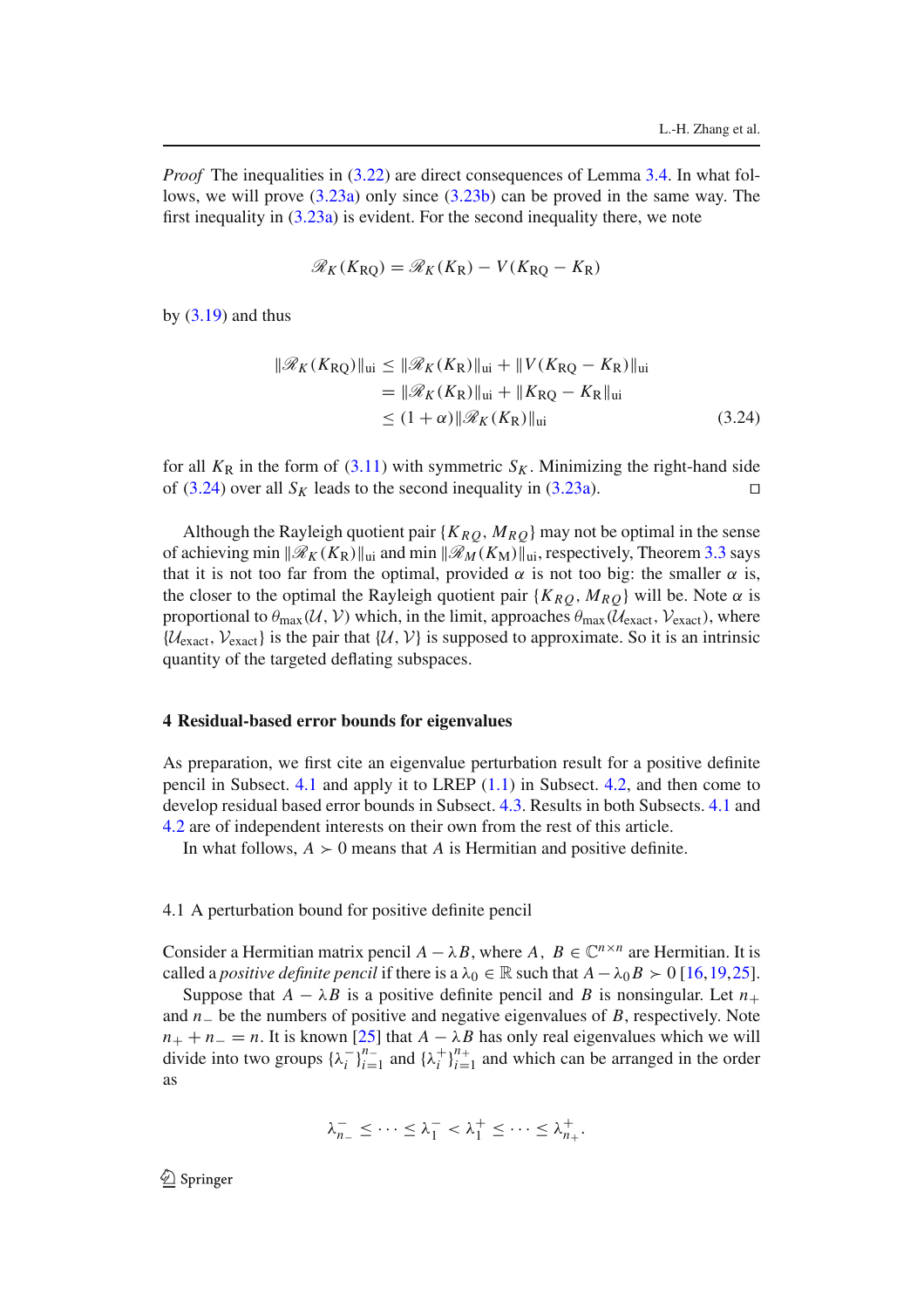Moreover,  $A - \lambda B$  is diagonalizable [10,25]: there exists nonsingular  $Z \in \mathbb{C}^{n \times n}$  such that

$$
Z^{H} A Z = \text{diag}(-\Lambda_{-}, \Lambda_{+}), \quad Z^{H} B Z = J := \text{diag}(-I_{n_{-}}, I_{n_{+}}), \tag{4.1}
$$

where  $\Lambda_{\pm} = \text{diag}(\lambda_1^{\pm}, \lambda_2^{\pm}, \dots, \lambda_{n_{\pm}}^{\pm}).$ 

**Lemma 4.1** ([24, Theorem A.2]) *Let*  $A - \lambda B$  *be a positive definite pencil with nonsingular B and with the eigen-decomposition* (4.1)*. Suppose it is perturbed to another positive definite pencil A* 8− λ8*B with nonsingular* 8*B, and adopt the same notations for this perturbed pencil as those for*  $A - \lambda B$  *except with a* tilde *on each symbol. Then for any unitarily invariant norm* ∥ · ∥ui*,*

$$
\|\widetilde{\Lambda}-\Lambda\|_{\text{ui}}\leq\|Z\|_2\|\widetilde{Z}\|_2\Big(\|\widetilde{A}-A\|_{\text{ui}}+\xi\|\widetilde{B}-B\|_{\text{ui}}\Big),
$$

*where*  $\Lambda = \text{diag}(\Lambda_-, \Lambda_+)$  *and*  $\xi = \max\{||\Lambda||_2, ||\widetilde{\Lambda}||_2\}.$ 

The concept of positive definite pencil is closely related to that of the so-called *definite pencil* in the past literature [32,34,35] which requires some real linear combination of *A* and *B* to be positive definite. The latter is more general, encompassing the former. In general, *B* may be singular, but Lemma 4.1 excludes the case. When *B* is singular, infinite eigenvalues occur. In order to be able to deal with both finite and infinite eigenvalues at the same time, in the literature number pairs  $(\alpha, \beta)$  were used to represent eigenvalues  $\alpha/\beta$  which is finite if  $\beta \neq 0$  and infinite otherwise and the chordal distance was used to measure the difference between two eigenvalues, finite or not. Lemma 4.1 resembles various perturbation bounds in [8,22,23,32,34] for the definite pencils.

#### 4.2 Perturbation bounds for LREP

Consider LREP (1.1) with  $K > 0$  and  $M > 0$ . It is equivalent to the generalized eigenvalue problem for the matrix pencil [1]

$$
\mathbf{A} - \lambda \mathbf{B} \equiv \begin{bmatrix} M \\ K \end{bmatrix} - \lambda \begin{bmatrix} 0 & I_n \\ I_n & 0 \end{bmatrix}.
$$
 (4.2)

 $A - \lambda B$  is a positive definite pencil because  $A - 0 \cdot B = A > 0$ . Recall Theorem 2.1. We find the eigen-decomposition for  $\mathbf{A} - \lambda \mathbf{B}$ :

$$
Z^{\mathrm{T}} \mathbf{A} Z = \mathrm{diag}(\Lambda, \Lambda), \quad Z^{\mathrm{T}} \mathbf{B} Z = \mathrm{diag}(-I_n, I_n), \tag{4.3}
$$

where

$$
Z = \begin{bmatrix} \Psi \Lambda^{1/2} & \Psi \Lambda^{1/2} \\ -\Phi \Lambda^{-1/2} & \Phi \Lambda^{-1/2} \end{bmatrix}.
$$
 (4.4)

The next theorem bounds *Z* and its inverse from above and below.

 $\bigcirc$  Springer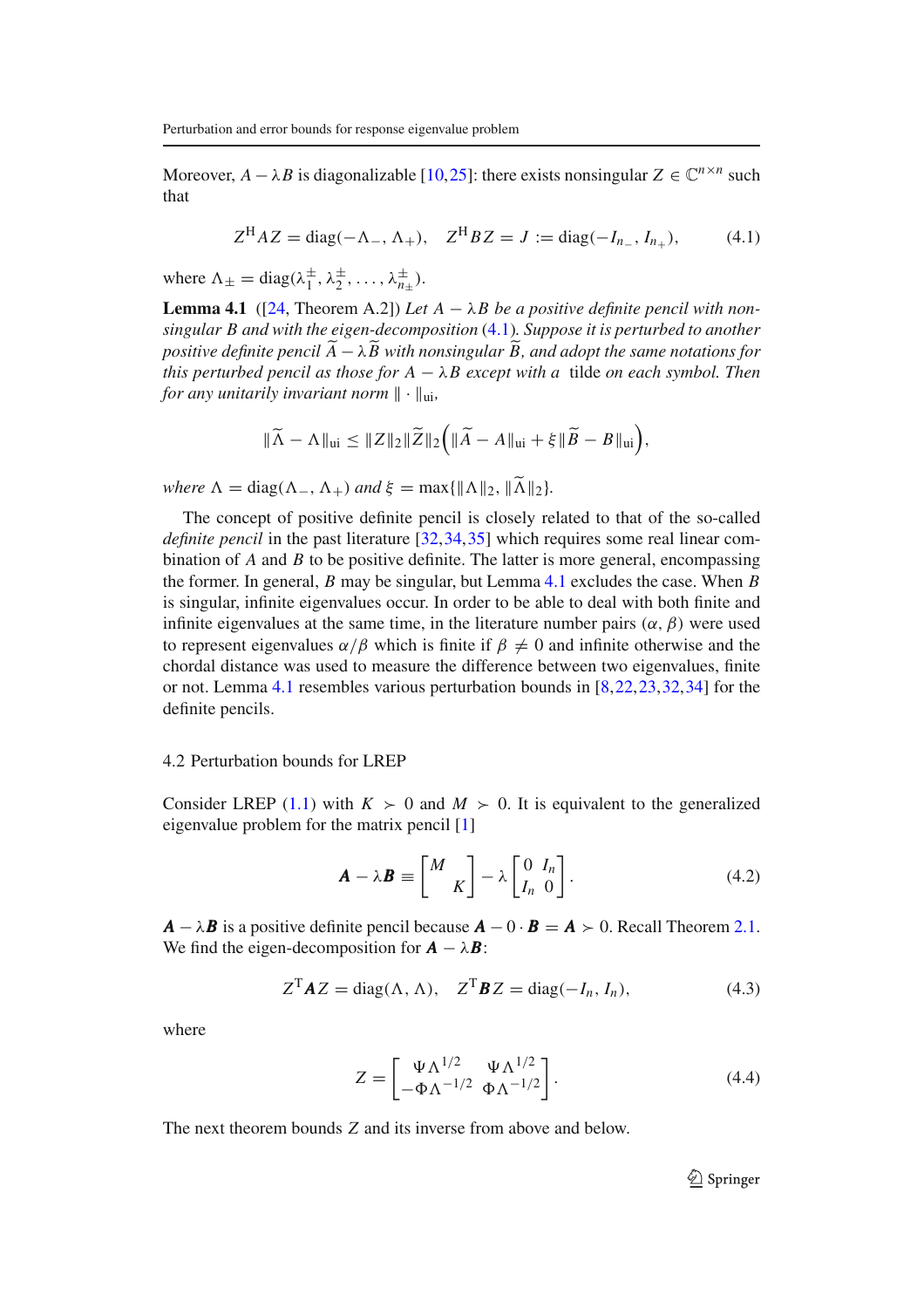**Theorem 4.1** *For Z in* (4.4) *with*  $\Lambda$ *,*  $\Phi$  *and*  $\Psi$  *defined in Theorem 2.1,* 

$$
2\gamma_1 \le \|Z\|_2^2 \le 2\gamma_2, \quad \frac{1}{2}\gamma_1 \le \|Z^{-1}\|_2^2 \le \frac{1}{2}\gamma_2,\tag{4.5}
$$

*where*

$$
\gamma_1 = \max \left\{ ||M^{-1}||_2 \lambda_1, \frac{||M||_2}{\lambda_n} \right\}, \quad \gamma_2 = \max \left\{ ||M^{-1}||_2 \lambda_n, \frac{||M||_2}{\lambda_1} \right\}.
$$

*They are also valid if all occurrences of M are replaced by K .*

*Proof* It can be verified that

$$
ZZ^T = 2 \begin{bmatrix} \Psi \Lambda \Psi^T & 0 \\ 0 & \Phi \Lambda^{-1} \Phi^T \end{bmatrix}, \quad Z^{-T} Z^{-1} = \frac{1}{2} \begin{bmatrix} \Phi \Lambda^{-1} \Phi^T & 0 \\ 0 & \Psi \Lambda \Psi^T \end{bmatrix}.
$$

Therefore

$$
||Z||_2^2 \le 2 \max \left\{ ||\Psi||_2^2 \lambda_n, \frac{||\Phi||_2^2}{\lambda_1} \right\} = 2 \max \left\{ ||M^{-1}||_2 \lambda_n, \frac{||M||_2}{\lambda_1} \right\},
$$
  

$$
||Z||_2^2 \ge 2 \max \left\{ ||\Psi||_2^2 \lambda_1, \frac{||\Phi||_2^2}{\lambda_n} \right\} = 2 \max \left\{ ||M^{-1}||_2 \lambda_1, \frac{||M||_2}{\lambda_n} \right\},
$$
  

$$
||Z^{-1}||_2^2 \le \frac{1}{2} \max \left\{ \frac{||\Phi||_2^2}{\lambda_1}, ||\Psi||_2^2 \lambda_n \right\} = \frac{1}{2} \max \left\{ \frac{||M||_2}{\lambda_1}, ||M^{-1}||_2 \lambda_n \right\},
$$
  

$$
||Z^{-1}||_2^2 \ge \frac{1}{2} \max \left\{ \frac{||\Phi||_2^2}{\lambda_n}, ||\Psi||_2^2 \lambda_1 \right\} = \frac{1}{2} \max \left\{ \frac{||M||_2}{\lambda_n}, ||M^{-1}||_2 \lambda_1 \right\},
$$

where we have used  $M = \Phi \Phi^{T}$  and  $M^{-1} = \Psi \Psi^{T}$ . Together, they yield (4.5). To see the last claim of this theorem, we let  $\hat{\Psi} = \Psi \Lambda$  and  $\hat{\Phi} = \Phi \Lambda^{-1}$ . It can be verified that

$$
K = \Psi \Lambda^2 \Psi^{\mathrm{T}} = \widehat{\Psi} \widehat{\Psi}^{\mathrm{T}}, \quad M = \Phi \Phi^{\mathrm{T}} = \widehat{\Phi} \Lambda^2 \widehat{\Phi}^{\mathrm{T}}, \quad Z = \begin{bmatrix} \widehat{\Psi} \Lambda^{-1/2} & \widehat{\Psi} \Lambda^{-1/2} \\ -\widehat{\Phi} \Lambda^{1/2} & \widehat{\Phi} \Lambda^{1/2} \end{bmatrix},
$$

and  $K^{-1} = \widehat{\Phi} \widehat{\Phi}^T$ . Following the same lines of argument as above, we see all inequalities in (4.5) are valid if all occurrences of *M* are replaced by *K*. □

In the rest of this section, we shall adopt a notational convention: any perturbed quantity is denoted by the same symbol but with a *tilde*. A straightforward application of Lemma 4.1 leads to

**Theorem 4.2** *For* LREP (1.1) *with*  $K > 0$  *and*  $M > 0$  *admitting the decompositions in Theorem* 2.1*, let Z be defined by* (4.4)*. Suppose also*  $\overline{K}$  > 0 *and*  $\overline{M}$  > 0*. Then for any unitarily invariant norm* ∥ · ∥ui*,*

$$
\|\operatorname{diag}(\Lambda, \Lambda) - \operatorname{diag}(\Lambda, \Lambda)\|_{\text{ui}} \le \|Z\|_2 \|Z\|_2 \|\operatorname{diag}(M, K) - \operatorname{diag}(M, K)\|_{\text{ui}}. (4.6)
$$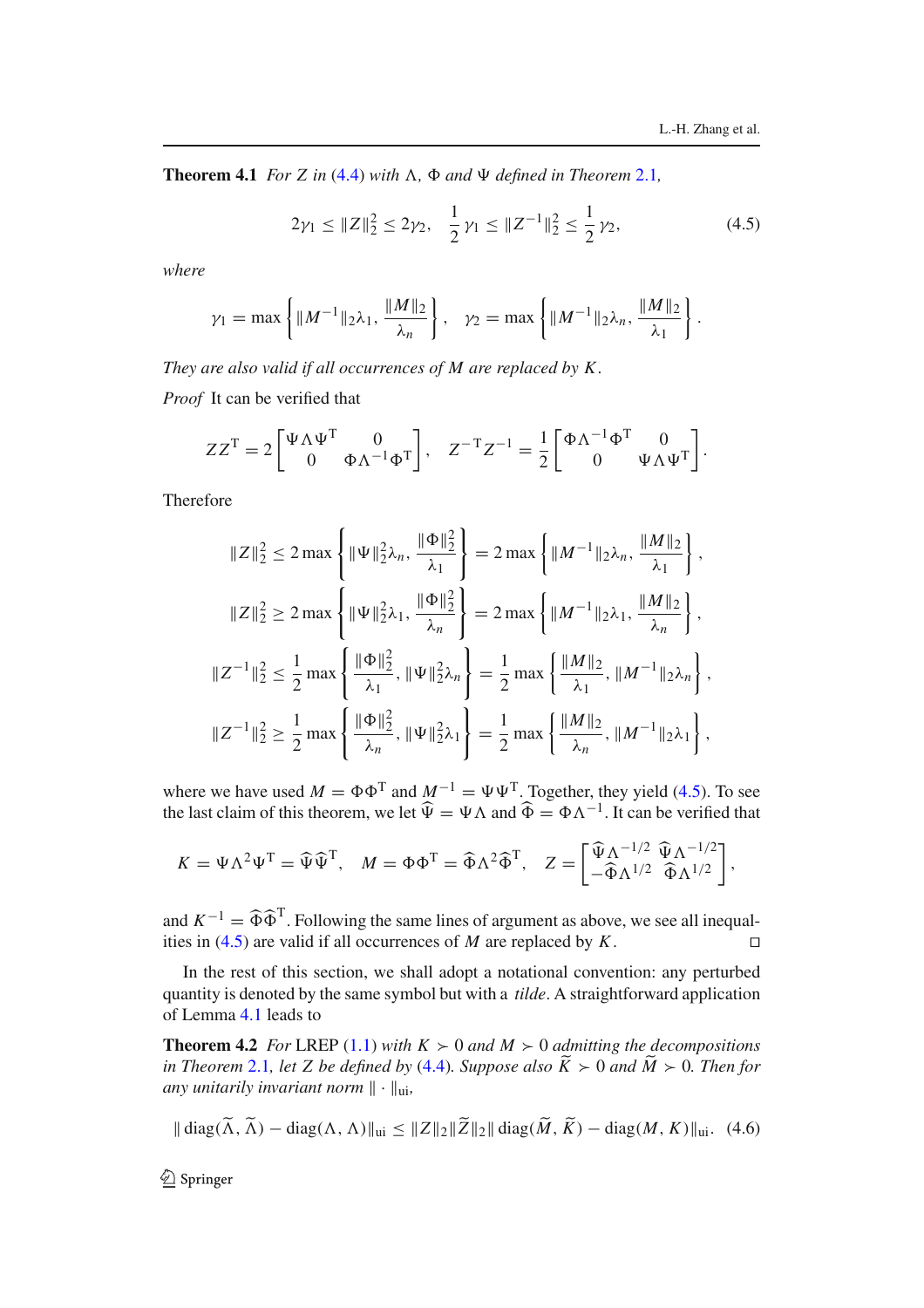*In particular,*

$$
\max_{1 \le i \le n} |\tilde{\lambda}_i - \lambda_i| \le ||Z||_2 ||\tilde{Z}||_2 \max\{||\tilde{M} - M||_2, ||\tilde{K} - K||_2\},\tag{4.7a}
$$

$$
\sqrt{\sum_{i=1}^{n} |\widetilde{\lambda}_{i} - \lambda_{i}|^{2}} \le \frac{1}{\sqrt{2}} \|Z\|_{2} \|\widetilde{Z}\|_{2} \sqrt{\|\widetilde{M} - M\|_{\mathrm{F}}^{2} + \|\widetilde{K} - K\|_{\mathrm{F}}^{2}}.
$$
 (4.7b)

In the left-hand side of (4.6), the difference between  $\tilde{\Lambda}$  and  $\Lambda$  appears twice. This repetition is handily removed for the spectral and Frobenius norm in (4.7). In general, it is not so easy to remove the repetition without weakening the inequality a little bit. In the corollary below, we show one way of doing it.

**Corollary 4.1** *Under the conditions of Theorem* 4.2*,*

$$
\|\widetilde{\Lambda} - \Lambda\|_{\text{ui}} \le \|Z\|_2 \|\widetilde{Z}\|_2 \Big[ \|\widetilde{M} - M\|_{\text{ui}} + \|\widetilde{K} - K\|_{\text{ui}} \Big]. \tag{4.8}
$$

*Proof* It is suffices to show that (4.8) holds for all Ky Fan  $\ell$ -norm  $\|\cdot\|_{(\ell)}$  which is the sum of the  $\ell$  largest singular values of its argument [5,13,33].

Let  $\{i_1, i_2, \ldots, i_n\}$  be the permutation of  $\{1, 2, \ldots, n\}$  such that

$$
|\widetilde{\lambda}_{i_1}-\lambda_{i_1}|\geq\cdots\geq|\widetilde{\lambda}_{i_n}-\lambda_{i_n}|.
$$

For  $1 \leq \ell \leq n$ , we have

$$
\begin{aligned} \|\operatorname{diag}(\widetilde{\Lambda}, \widetilde{\Lambda}) - \operatorname{diag}(\Lambda, \Lambda)\|_{(2\ell)} &= 2 \sum_{j=1}^{\ell} |\widetilde{\lambda}_{i_j} - \lambda_{i_j}| \\ &= 2\|\widetilde{\Lambda} - \Lambda\|_{(\ell)}, \\ \|\operatorname{diag}(\widetilde{M}, \widetilde{K}) - \operatorname{diag}(M, K)\|_{(2\ell)} &\le \|\widetilde{M} - M\|_{(2\ell)} + \|\widetilde{K} - K\|_{(2\ell)} \\ &\le 2\Big[\|\widetilde{M} - M\|_{(\ell)} + \|\widetilde{K} - K\|_{(\ell)}\Big]. \end{aligned}
$$

By Theorem 4.2, we have

$$
\|\widetilde{\Lambda}-\Lambda\|_{(\ell)} \leq \|Z\|_2 \|\widetilde{Z}\|_2 \Big[\|\widetilde{M}-M\|_{(\ell)} + \|\widetilde{K}-K\|_{(\ell)}\Big],
$$

as expected. ⊓-

Another way to develop perturbation bounds for  $\lambda_i$  is through noticing the fact that<sup>4</sup> the singular values of  $K^{1/2}M^{1/2}$  are  $0 \leq \lambda_1 \leq \lambda_2 \leq \cdots \leq \lambda_n$ . This makes a theorem of Mirsky [33, p.204] applicable.

<sup>&</sup>lt;sup>4</sup> This is actually true even for  $K > 0$  and  $M \ge 0$ . But in stating Theorem 4.3, we stick to our default assumption on *K* and *M* just for consistency.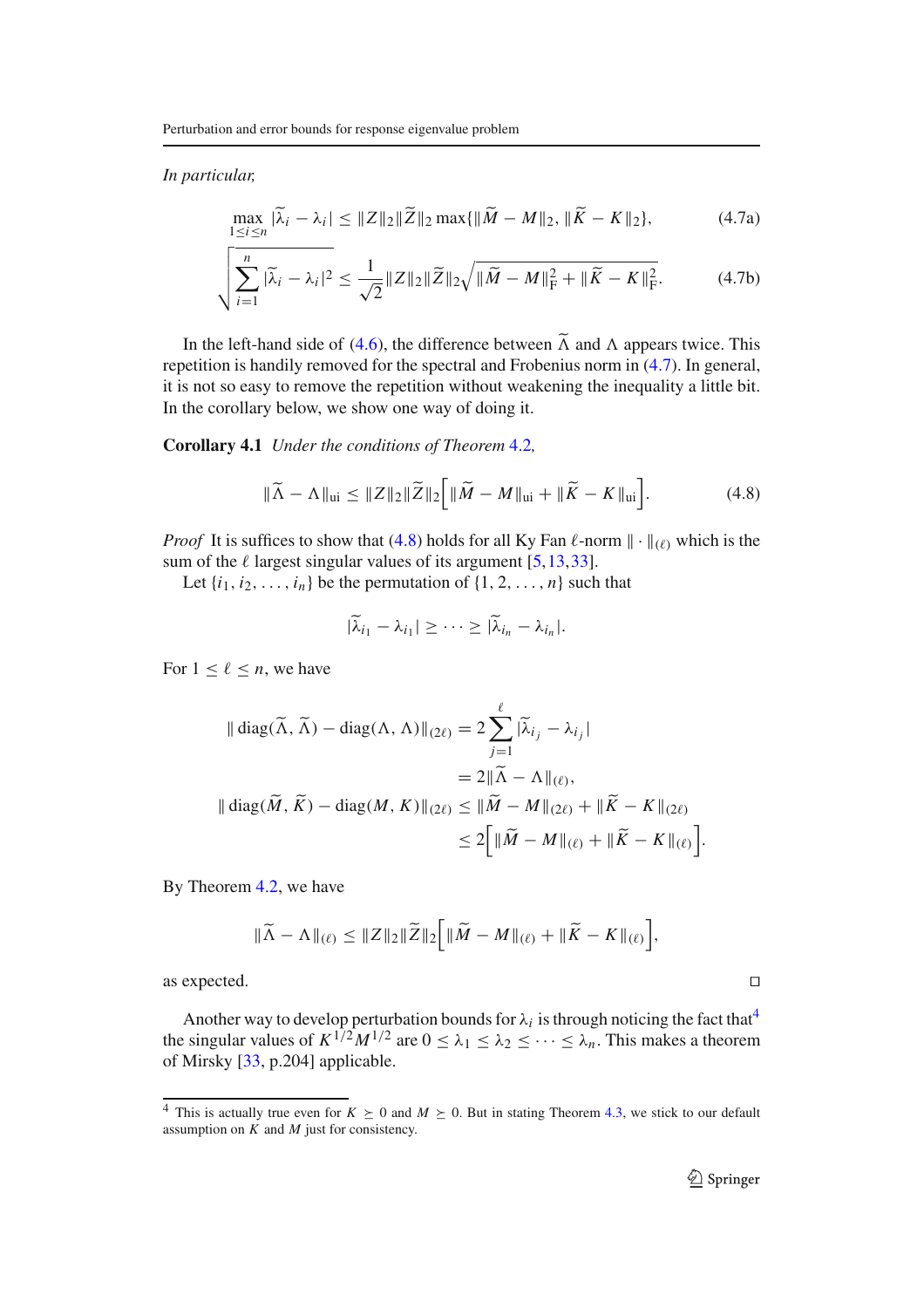**Theorem 4.3** *For* LREP (1.1) *with*  $K \geq 0$  *and*  $M > 0$ *, suppose*  $\overline{K} \geq 0$  *and*  $\overline{M} > 0$ *. Then for any unitarily invariant norm*  $\|\cdot\|_{\text{ui}}$ ,

$$
\|\widetilde{\Lambda} - \Lambda\|_{\rm ui} \le \|\widetilde{K}^{1/2}\widetilde{M}^{1/2} - K^{1/2}M^{1/2}\|_{\rm ui}.
$$
 (4.9)

One unsatisfactory part of this theorem is that the right-hand side of (4.9) is not explicitly expressed in terms of the norms of  $\overline{K} - K$  and  $\overline{M} - M$  whose bounds are usually known. But this can be overcome by writing, e.g.,

$$
\widetilde{K}^{1/2}\widetilde{M}^{1/2} - K^{1/2}M^{1/2} = \widetilde{K}^{1/2}(\widetilde{M}^{1/2} - M^{1/2}) + (\widetilde{K}^{1/2} - K^{1/2})M^{1/2}
$$

and then bound the norms of  $\widetilde{K}^{1/2} - K^{1/2}$  and  $\widetilde{M}^{1/2} - M^{1/2}$  in terms of the norms of  $\widetilde{K} - K$  and  $\widetilde{M} - M$ , respectively. For example, if  $\widetilde{K}^{1/2} + K^{1/2} \geq 2\zeta I_n > 0$ , then [4,21,45]

$$
\|\widetilde{K}^{1/2} - K^{1/2}\|_{\text{ui}} \le \frac{1}{2\zeta} \|\widetilde{K} - K\|_{\text{ui}}.
$$

We shall omit the detail of bounding the right-hand side of (4.9) along this line to save space.

We note that Theorem 4.3 requires a weaker condition on *K* and *M* than Theorem 4.2 does, but there is a consequence: the right-hand side of (4.9) cannot be bounded in terms of the norms of  $\widetilde{K} - K$  and  $\widetilde{M} - M$  unless both  $\widetilde{K}^{1/2} + K^{1/2} > 0$  and  $\widetilde{M}^{1/2} + M^{1/2} > 0$ .

*Remark 4.1* We point out that the perturbation results in [6,7,28] can be used to derive bounds on the differences  $\tilde{\lambda}_i^2 - \lambda_i^2$  by noticing item (iii) of Theorem 2.1: *KM* and *KM* are diagonalizable and have real spectra. As an example, by [6, Theorem 3.1], we have the following: *For LREP* (1.1) *with*  $K \geq 0$  *and*  $M > 0$ , *suppose*  $K \geq 0$  *and*  $\hat{M}$  > 0. *Then for any unitarily invariant norm*  $\|\cdot\|_{\text{ui}}$ ,

$$
\|\widetilde{\Lambda}^2 - \Lambda^2\|_{\text{ui}} \leq [\kappa(M)\kappa(\widetilde{M})]^{1/4} \|\widetilde{M}\widetilde{K} - MK\|_{\text{ui}}.\tag{4.10}
$$

Based on this result, different residual based error bounds from those in the next subsection are readily established. But for this article, we shall limit ourselves on bounding the differences  $\tilde{\lambda}_i - \lambda_i$  only, and if needed, residual based error bounds on  $\tilde{\lambda}_i^2 - \lambda_i^2$  can be obtained in the similar way.

### 4.3 Residual based error bounds for LREP

In this subsection, we shall focus on residual based error bounds derivable through Theorem 4.2 and its Corollary 4.1 only and omit those derivable through Theorem 4.3 and (4.10) in Remark 4.1 for two reasons. The first reason is similarity in technicality and the second one is that the bounds may be in different forms but are comparable in sharpness.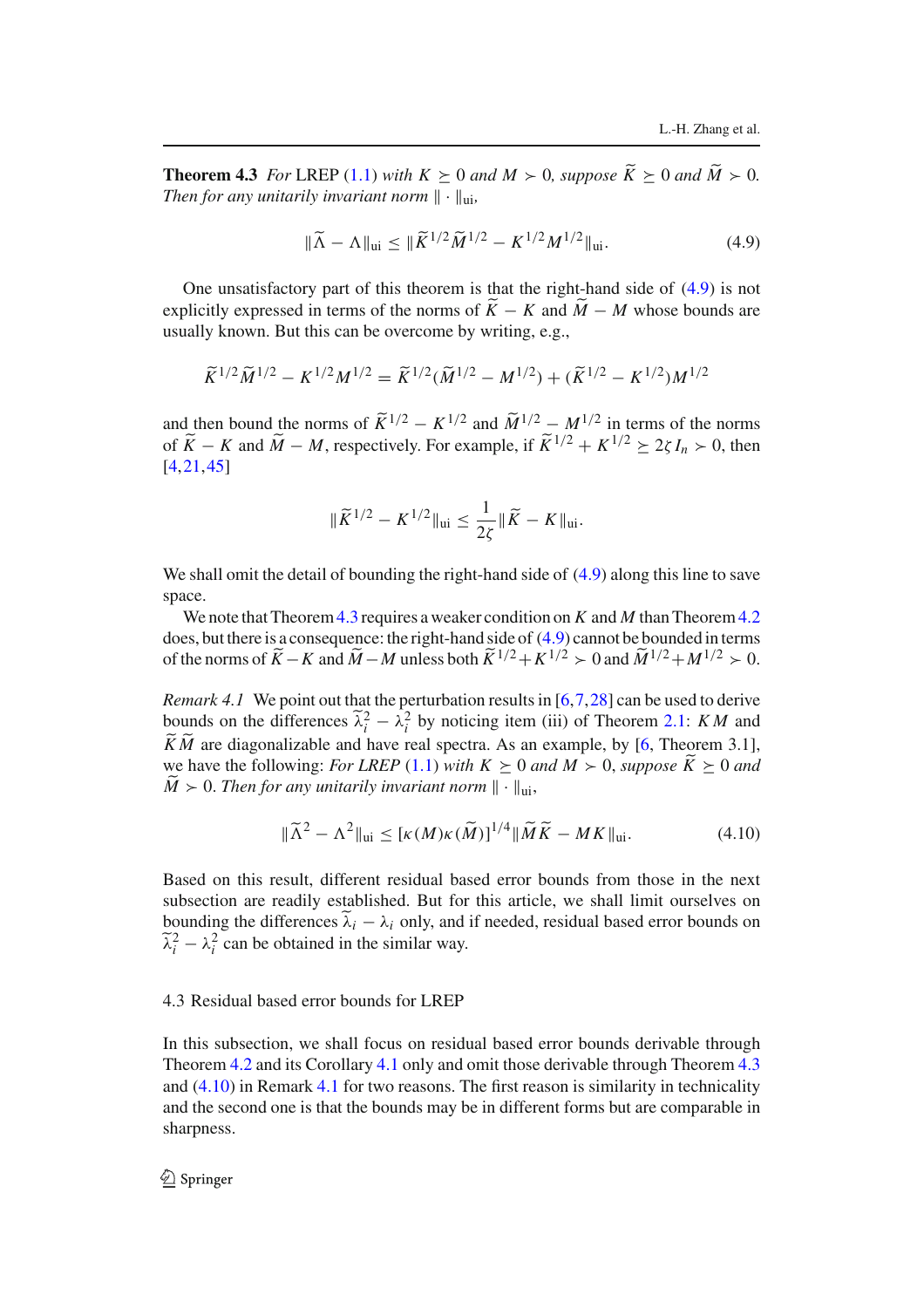Consider an approximate eigenquadruple  $\{U, V, K_{\rm R}, M_{\rm R}\}\$  of  $\{K, M\}$ , where *U*,  $V \in \mathbb{R}^{n \times k}$  satisfying, as before,

$$
UTU = VTV = Ik, and rank(UTV) = k,
$$
\n(3.3)

and  $K_R$ ,  $M_R \in \mathbb{R}^{k \times k}$ , and define  $\mathcal{R}_K(K_R)$  and  $\mathcal{R}_M(M_R)$  by (3.1) and  $H_R$  by (3.2). In Subsect. 3.1, we showed that  $\{U, V, K_R, M_R\}$  of  $\{K, M\}$  is an exact eigenquadruple of

$$
\{K, M\} := \{K + \Delta K, M + \Delta M\} \tag{4.11}
$$

with bounds in norm on  $\Delta K$  and  $\Delta M$  in terms of the residuals  $\mathcal{R}_K(K_R)$  and  $\mathcal{R}_M(M_R)$ . If the two residuals are sufficiently small, then  $K > 0$  and  $M > 0$  and the eigenvalue problem for the corresponding  $\hat{H}$  is again an LREP, making all results in Subsect. 4.2 applicable.

**Lemma 4.2** *Suppose*  $\|\mathscr{R}_K(K_R)\|_2 < \sigma_{\min}(K)$  *and*  $\|\mathscr{R}_M(M_R)\|_2 < \sigma_{\min}(M)$ *. Then H*<sub>R</sub> *given in* (3.2) *is similar to an* LREP *of*  $2k \times 2k$ *. Consequently, all eigenvalues of H*<sub>R</sub> *are real and they come in*  $\{\pm \lambda\}$  *pairs.* 

*Proof* By Theorem 3.1, the approximate exact eigenquadruple  $\{U, V, K_R, M_R\}$  of  $\{K, M\}$  is an exact eigenquadruple of  $\{K, M\}$  as in (4.11) with

$$
\|\Delta K\|_2 = \|\mathscr{R}_K(K_{\rm R})\|_2 < \sigma_{\min}(K), \quad \|\Delta M\|_2 = \|\mathscr{R}_M(M_{\rm R})\|_2 < \sigma_{\min}(M).
$$

Now apply Lemma  $3.1$  to conclude that  $H_R$  is similar to

$$
\begin{bmatrix} 0 & W_1^{-T}(U^T\widetilde{K}U)W_1^{-1} \\ W_2^{-T}(V^T\widetilde{M}V)W_2^{-1} & 0 \end{bmatrix}
$$

whose eigenvalue problem is an LREP, where  $W_i$  are as defined in Lemma 3.1.  $□$ 

In what follows, whenever  $H_R$  is similar to an LREP of  $2k \times 2k$ , we will denote its eigenvalues by

$$
-\mu_k \leq \cdots \leq -\mu_1 < \mu_1 \leq \cdots \leq \mu_k.
$$

Let  $Z \in \mathbb{R}^{2n \times 2n}$  be the one that diagonalizes  $\mathbf{A} - \lambda \mathbf{B}$  defined in (4.2) and (4.3) and similarly *Z* diagonalizes  $\mathbf{A} - \lambda \mathbf{B}$  which is similarly defined in terms of *K* and *M*.

The appearance of  $\tilde{Z}$  is the unsatisfactory part of the results below since  $\Delta K$  and  $\Delta M$  are usually unknown. But we argue that it does not necessarily invalidate the usefulness of these results. Because for sufficiently small  $\mathcal{R}_K(K_R)$  and  $\mathcal{R}_M(M_R)$  in norm, it is reasonable to expect  $\|\tilde{Z}\|_2 \approx \|Z\|_2$  and the latter can be bounded as in Theorem 4.1.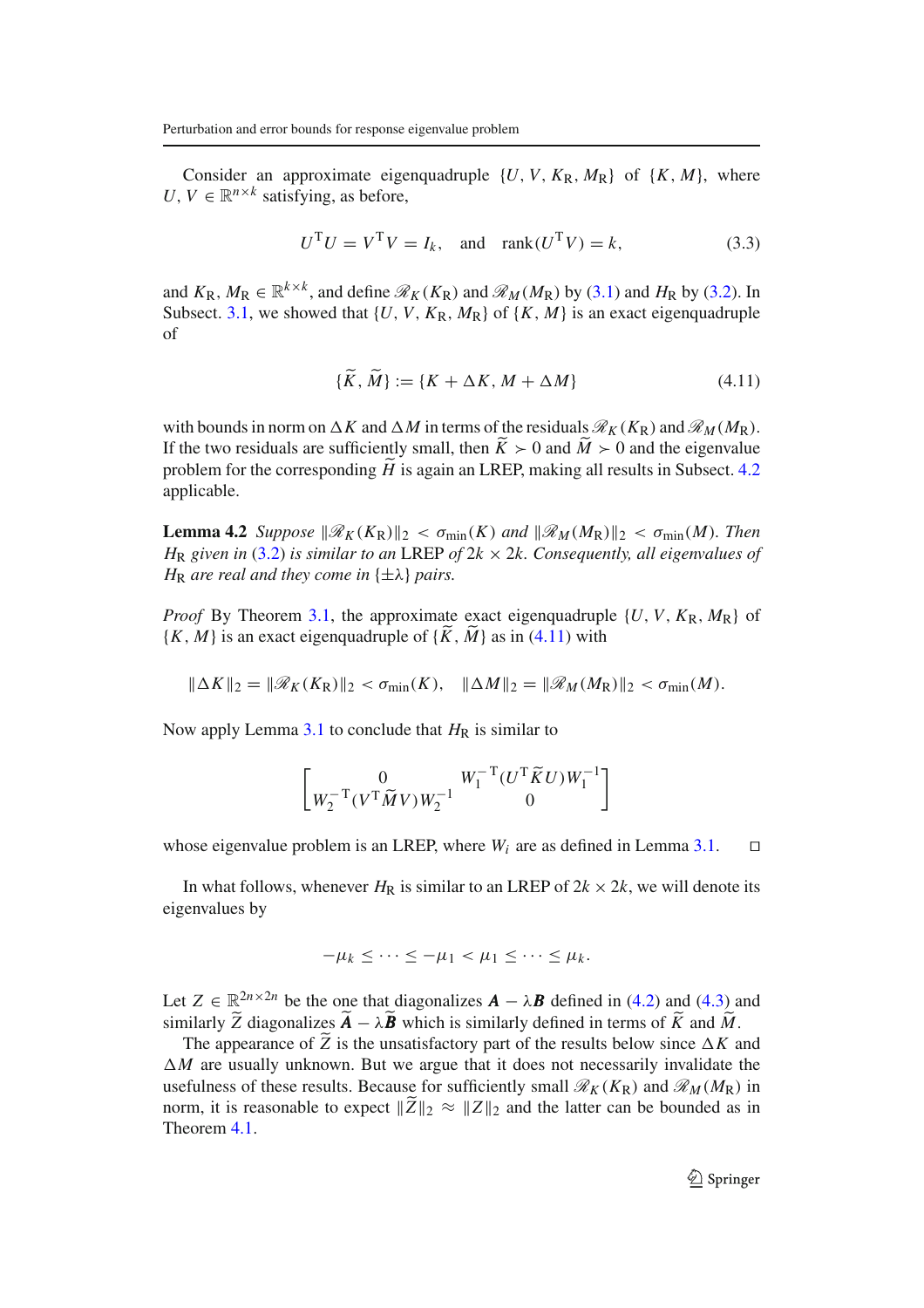**Theorem 4.4** *If*  $\|\mathscr{R}_K(K_R)\|_2 < \sigma_{\min}(K)$  *and*  $\|\mathscr{R}_M(M_R)\|_2 < \sigma_{\min}(M)$ *, then there are k positive eigenvalues of H :*

$$
\lambda_{i_1}\leq\cdots\leq\lambda_{i_k}
$$

*such that*

$$
\max_{1 \le j \le k} |\lambda_{i_j} - \mu_j| \le \|Z\|_2 \|\widetilde{Z}\|_2 \max\{\|\mathcal{R}_K(K_R)\|_2, \|\mathcal{R}_M(M_R)\|_2\}.
$$
 (4.12)

*Proof* The conditions of the theorem ensure that  $\{U, V, K_R, M_R\}$  is an exact eigenquadruple of  $\{K, M\}$  in (4.11) with  $\|\Delta K\|_2 = \|R_K(K_R)\|_2$  and  $\|\Delta M\|_2 =$  $\|\mathcal{R}_M(M_R)\|_2$ . Thus  $\mu_j$  for  $1 \le j \le k$  are among the positive eigenvalues of *H*. Let  $\mu_j$  be the *i*<sub>j</sub>th positive eigenvalue of  $\hat{H}$ . The inequality (4.12) is now a consequence of  $(4.7a)$ . □

In a similar way, we can prove

**Theorem 4.5** *If*  $\sqrt{2}||\mathcal{R}_K(K_R)||_F < \sigma_{\min}(K)$  *and*  $\sqrt{2}||\mathcal{R}_M(M_R)||_F < \sigma_{\min}(M)$ *, then there are k eigenvalues of H :*

$$
\lambda_{i_1}\leq\cdots\leq\lambda_{i_k}
$$

*such that*

$$
\sqrt{\sum_{1 \le j \le k} |\lambda_{i_j} - \mu_j|^2} \le \frac{1}{\sqrt{2}} \|Z\|_2 \|\widetilde{Z}\|_2 \Big[ 2\|\mathcal{R}_K(K_R)\|_F^2 - \|U^T \mathcal{R}_K(K_R)\|_F^2 + 2\|\mathcal{R}_M(M_R)\|_F^2 - \|V^T \mathcal{R}_M(M_R)\|_F^2 \Big]^{1/2}.
$$
 (4.13)

*Proof* The conditions on  $\|\mathcal{R}_K(K_R)\|_F$  and  $\|\mathcal{R}_M(M_R)\|_F$  ensure that *H* defined with the optimal  $\Delta K$  and  $\Delta M$  in the Frobenius norm is an LREP because, by the proof of Theorem 3.1,

$$
\|\Delta K\|_2 \le \|\Delta K\|_{\mathrm{F}} = \sqrt{2\|\mathcal{R}_K(K_{\mathrm{R}})\|_{\mathrm{F}}^2 - \|U^{\mathrm{T}}\mathcal{R}_K(K_{\mathrm{R}})\|_{\mathrm{F}}^2}
$$
  

$$
\le \sqrt{2}\|\mathcal{R}_K(K_{\mathrm{R}})\|_{\mathrm{F}} < \sigma_{\min}(K)
$$

and similarly  $||\Delta M||_2 < \sigma_{min}(M)$ . The inequality (4.13) is now a consequence of (4.7b).  $(4.7b)$ . □

The conditions on  $\mathcal{R}_K(K_R)$  and  $\mathcal{R}_M(M_R)$  in Theorem 4.5 seem to be stronger than necessary at first sight. It would be more natural to have the same conditions as stated in Theorem 4.4. The thing is that we don't know if  $||\Delta K||_2 \leq ||\mathcal{R}_K(K_R)||_2$  for the optimal  $\Delta K$  in the Frobenius norm while we do know  $\|\Delta K\|_2 = \|\mathscr{R}_K(K_R)\|_2$  for the optimal  $\Delta K$  in the spectral norm. This same reasoning explains the seemingly stronger than necessary conditions in Theorem 4.6 below for any unitarily invariant norm ∥ · ∥ui.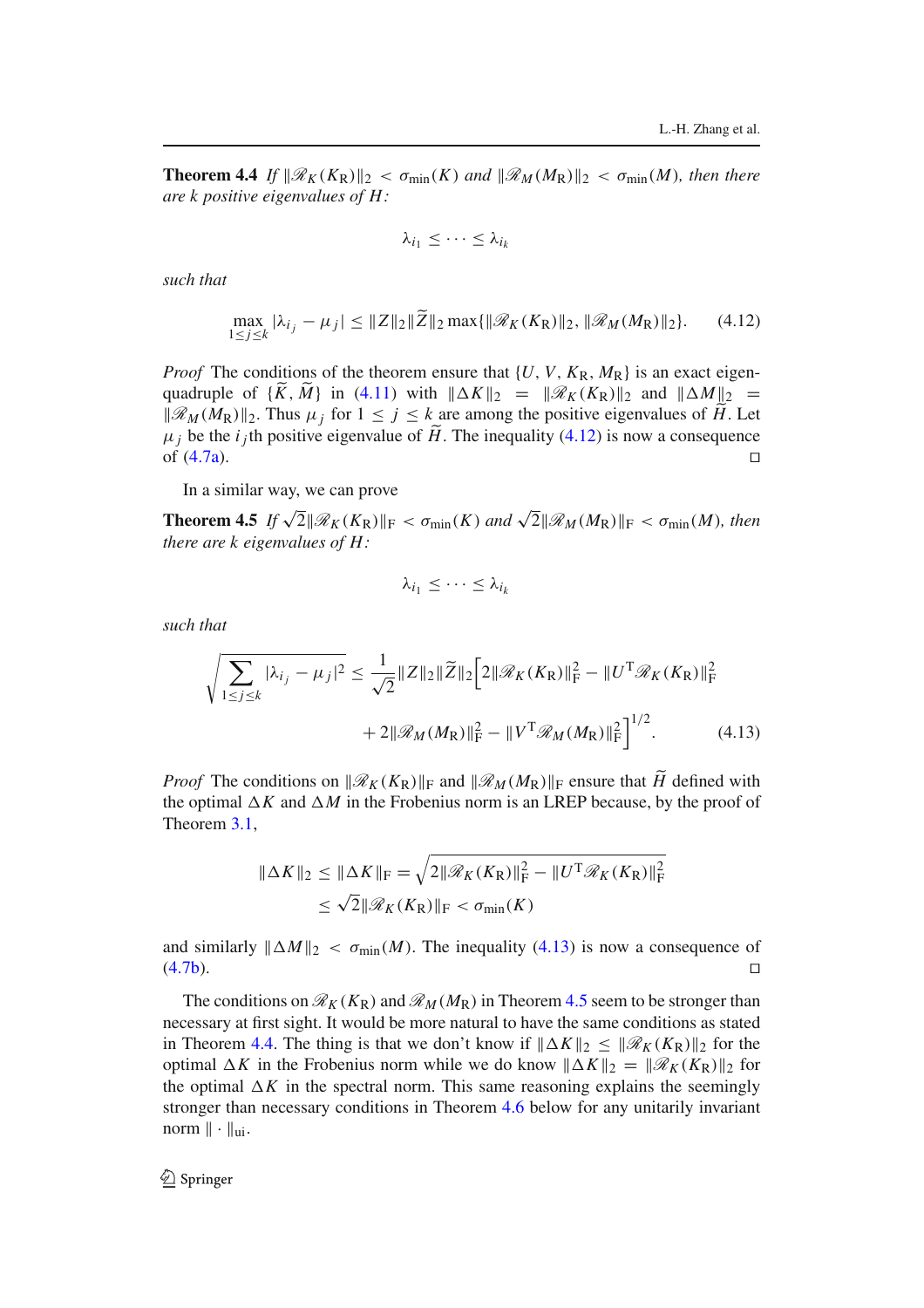**Theorem 4.6** *If*  $2\|\mathscr{R}_K(K_R)\|_{\text{ui}} < \sigma_{\min}(K)$  *and*  $2\|\mathscr{R}_M(M_R)\|_{\text{ui}} < \sigma_{\min}(M)$ *, then there are k eigenvalues of H :*

$$
\lambda_{i_1}\leq\cdots\leq\lambda_{i_k}
$$

*such that*

$$
\|\widetilde{\Omega}-\Omega\|_{\text{ui}}\leq 2\|Z\|_2\|\widetilde{Z}\|_2\Big[\|\mathscr{R}_K(K_{\mathrm{R}})\|_{\text{ui}}+\|\mathscr{R}_M(M_{\mathrm{R}})\|_{\text{ui}}\Big],
$$

where  $\Omega = \text{diag}(\lambda_{i_1}, \ldots, \lambda_{i_k})$  and  $\widetilde{\Omega} = \text{diag}(\mu_1, \ldots, \mu_k)$ .

*Proof* The conditions on  $\|\mathcal{R}_K(K_R)\|_{\text{ui}}$  and  $\|\mathcal{R}_M(M_R)\|_{\text{ui}}$  ensure that *H* defined with the optimal  $\Delta K$  and  $\Delta M$  in the unitary invariant norm is an LREP because, by the proof of Theorem 3.1,

$$
\|\Delta K\|_2 \le \|\Delta K\|_{\text{ui}} \le 2\|\mathscr{R}_K(K_{\text{R}})\|_{\text{ui}} < \sigma_{\min}(K)
$$

and similarly  $\|\Delta M\|_2 < \sigma_{\min}(M)$ . By Corollary 4.1, we have

$$
\|\tilde{\Omega} - \Omega\|_{\text{ui}} \le \|\tilde{\Lambda} - \Lambda\|_{\text{ui}}
$$
  
\n
$$
\le \|Z\|_2 \|\tilde{Z}\|_2 \Big[\|\Delta K\|_{\text{ui}} + \|\Delta M\|_{\text{ui}}\Big]
$$
  
\n
$$
\le 2\|Z\|_2 \|\tilde{Z}\|_2 \Big[\|\mathscr{R}_K(K_R)\|_{\text{ui}} + \|\mathscr{R}_M(M_R)\|_{\text{ui}}\Big],
$$

as expected. ⊓-

*Remark 4.2* For a given pair of approximate deflating subspaces  $\{U, V\}$ , as in [1,2], likely we will use the associated Rayleigh quotient pair  $\{K_{\text{RO}}, M_{\text{RO}}\}$  to make up an approximate eigenquadruple  $\{U, V, K_{\text{RO}}, M_{\text{RO}}\}$  of  $\{K, M\}$ . Theorems 4.4, 4.5, and 4.6 can be applied with  $K_R = K_{RQ}$  and  $M_R = M_{RQ}$  to arrive at corresponding error bounds on eigenvalue approximations by the eigenvalues of  $H_{\text{RO}}$  in (2.9).

*Remark 4.3* The error bounds for eigenvalues we have so far are of linear order, i.e., proportional to norms of  $\ddot{K} - K$  and  $\ddot{M} - M$ , or norms of  $K_{\text{RQ}}$  and  $M_{\text{RQ}}$ . Improvements are conceivably possible to derive error bounds that are of the second order, i.e., quadratically dependent on the norms of  $K - K$  and  $M - M$ , or norms of  $K_{RQ}$  and *M*RQ if certain gap information between those eigenvalues being approximated and the rest is known and positive. In part, this is because the close resemblance of LREP to the symmetric eigenvalue problem for which quadratic residual error bounds are abundant [9,20,29,30,33]. In fact, Kressner, Pandur, and Shao [17, (19)] presented a quadratic residual error bound for the eigenvalue problem we discussed in Sect. 4.1. Given the rich structure in LREP  $(1.1)$ , we expect that many results in the aforementioned literature could be extended. But since this paper is already lengthy, we shall pursue a systematic study for quadratic residual error bounds elsewhere.

 $\hat{Z}$  Springer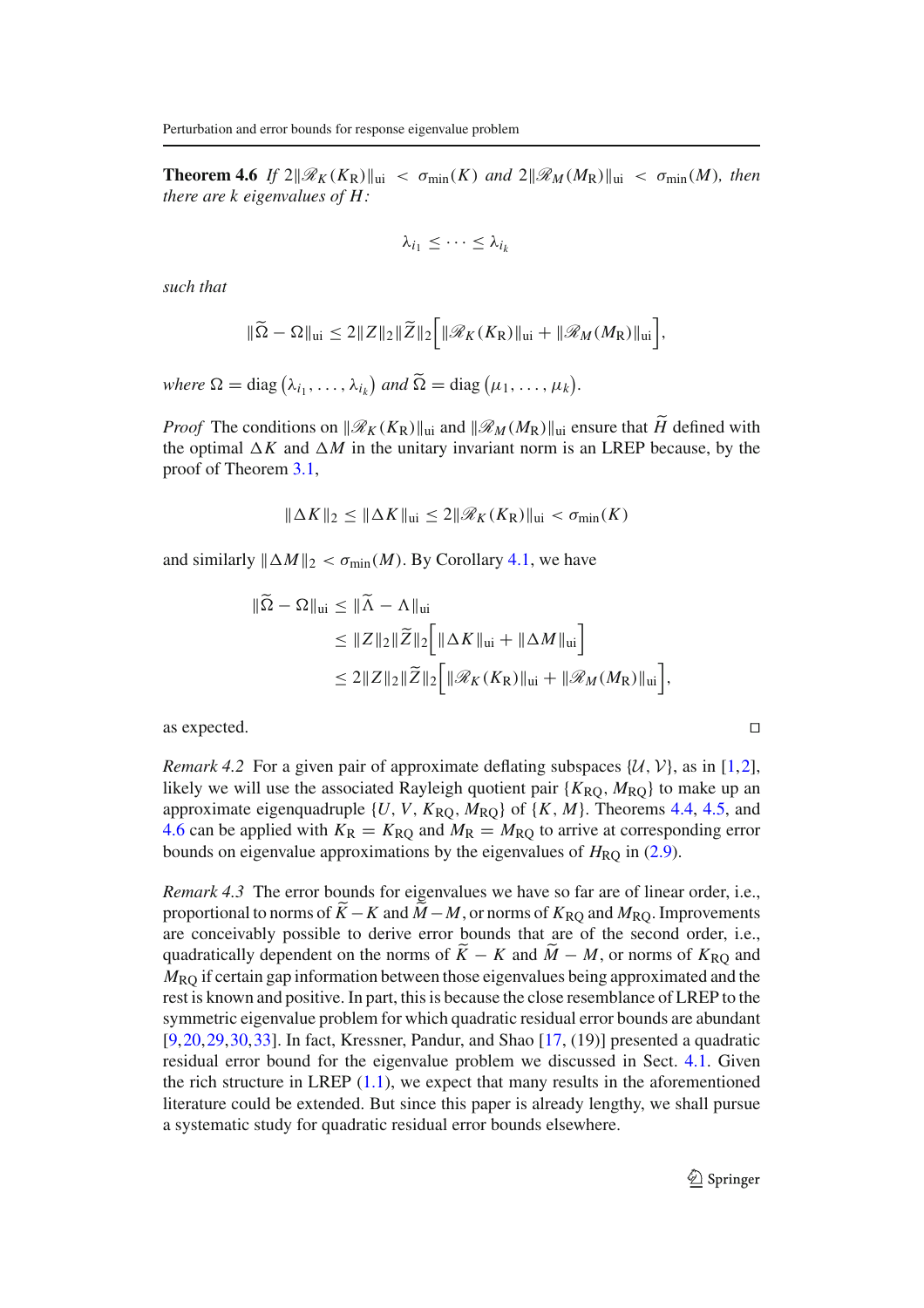#### **5 Compare with the standard eigenvalue problems**

Analogous questions to what we have been investigating so far had been thoroughly studied for the standard eigenvalue problems. Our results here resemble those in the literature. In what follows, we give a brief review on the related results.

Consider the eigenvalue problem for  $C \in \mathbb{C}^{n \times n}$ . Suppose  $X \in \mathbb{C}^{n \times k}$  whose columns span an approximate invariant subspace, i.e.,  $CX \approx XD$  for some  $D \in \mathbb{C}^{k \times k}$  in the sense that

$$
\mathscr{R}(D) = CX - XD
$$

is relatively small in norm. Let

$$
\mathbb{E}_1 := \{ E \in \mathbb{C}^{n \times n} : (C + E)X = XD \}.
$$

Each *E* in  $\mathbb{E}_1$  makes  $\mathcal{R}(X)$  an invariant subspace of  $C + E$  associated with its partial spectrum eig $(D)$ . Define the optimal backward error by

$$
\eta(X, D) := \min_{E \in \mathbb{E}_1} ||E||_{\text{ui}}.
$$

It is shown [38, Theorem 2.4.2] that

$$
\eta(X, D) = \|\mathscr{R}(D)\|_{\text{ui}}.
$$

In the other word, for any given approximate eigen-matrix pair  $\{D, X\}$ , the minimal norm  $||E||_{\text{ni}}$  among all possible backward perturbations is given by  $||\mathcal{R}(D)||_{\text{ni}}$ . The next question is to minimize  $\eta(X, D)$  as *D* varies. If also  $\overline{X}^H X = I_k$ , we have (see, e.g., [38, Theorem 2.4.1], [36, Theorem 2.1], [33, Theorem IV.1.15])

$$
\min_{D \in \mathbb{C}^{k \times k}} \|\mathscr{R}(D)\|_{\text{ui}} = \|CX - X(X^{H}CX)\|_{\text{ui}},
$$

i.e., the Rayleigh quotient matrix  $D = X^{H}CX$  achieves the minimum of  $\|\mathscr{R}(D)\|_{\text{ni}}$ over  $D \in \mathbb{C}^{k \times k}$ , and it is unique for  $\|\cdot\|_{\text{ui}} = \|\cdot\|_{\text{F}}$ .

For Hermitian  $C \in \mathbb{C}^{n \times n}$ , it is often desirable to enforce that  $C + E$  remains Hermitian too. In this case, define [37]

$$
\eta(X, D) := \min_{E \in \mathbb{E}_2} ||E||_{\text{ui}},
$$

where

$$
\mathbb{E}_2 := \{ E = E^H \in \mathbb{C}^{n \times n} : (C + E)X = XD \}.
$$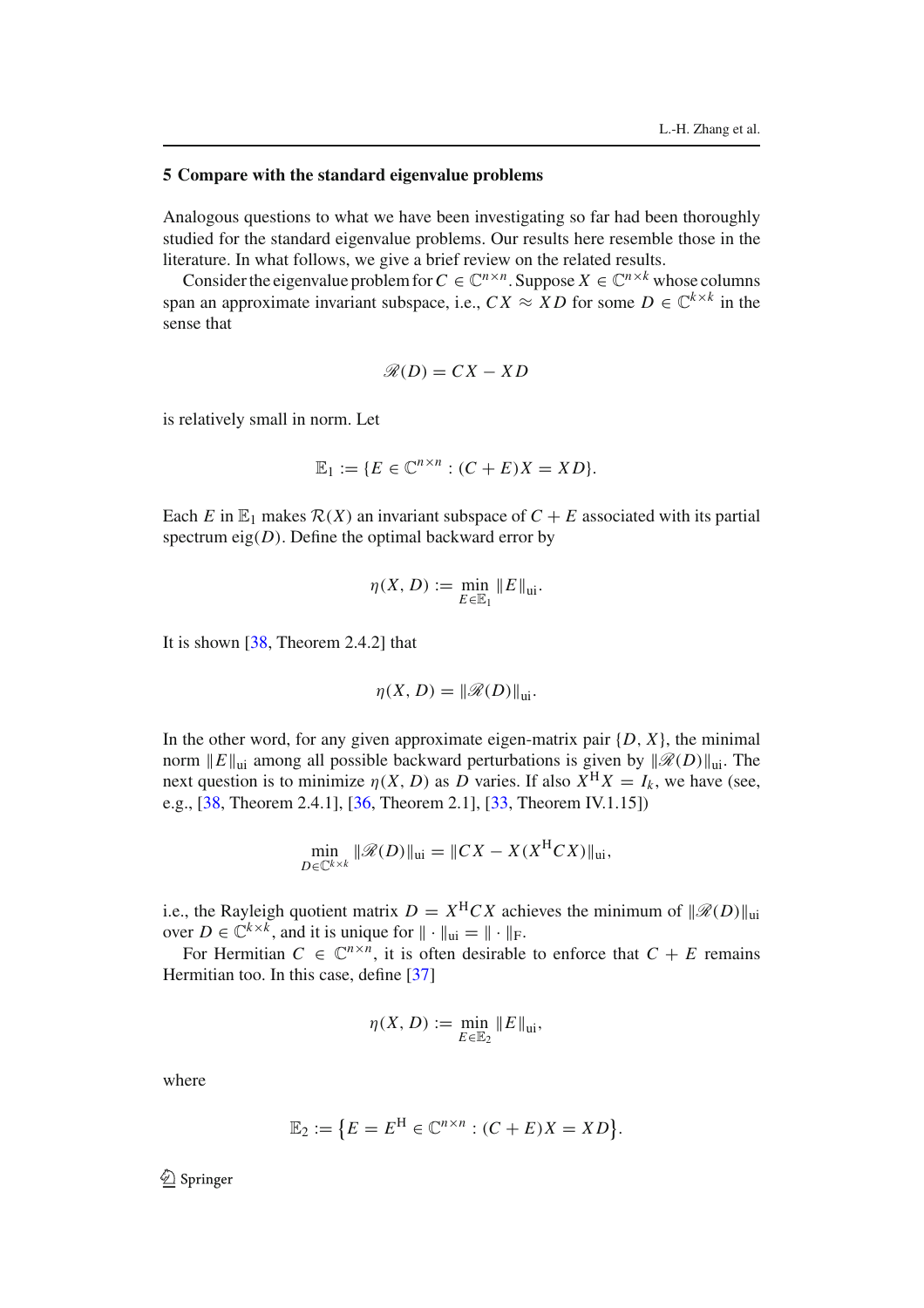Suppose  $X^H X = I_k$ . It is shown that (a special case of the main theorem in [15, p.478])

$$
\eta_2(X, D) := \min_{E \in \mathbb{E}_2} \|E\|_2 = \|\mathcal{R}(D)\|_2,
$$
  

$$
\eta_F(X, D) := \min_{E \in \mathbb{E}_2} \|E\|_F = \sqrt{2\|\mathcal{R}(D)\|_F^2 - \|X^H \mathcal{R}(D)\|_F^2},
$$

but no closed formula for  $\eta(X, D)$  for a general  $\|\cdot\|_{\mathfrak{m}}$  is known. Moreover, among all Hermitian  $D \in \mathbb{C}^{k \times k}$ , the Rayleigh quotient  $D = X^{H}CX$  achieves the minimums for  $\eta(X, D)$  for all  $\|\cdot\|_{\text{ui}}$  [36, Theorem 2.2], i.e.,

$$
X^{H}CX = \operatorname{argmin}_{D} \eta(X, D).
$$

Let the eigenvalues of *C* and those of  $D = X^{H} C X$  be

$$
\lambda_1 \leq \cdots \leq \lambda_n, \quad \mu_1 \leq \cdots \leq \mu_k,
$$

respectively. As a consequence of well-known perturbation results for Hermitian matrices [33], there exist  $i_1 < i_2 < \cdots < i_k$  such that

$$
\max_{1 \le j \le k} |\lambda_{i_j} - \mu_j| \le ||\mathcal{R}(D)||_2,
$$
  

$$
\sqrt{\sum_{1 \le j \le k} |\lambda_{i_j} - \mu_j|^2} \le \sqrt{2||\mathcal{R}(D)||_F^2 - ||X^H \mathcal{R}(D)||_F^2}.
$$

Similar inequalities in a unitarily invariant norm can be derived, too [36]. Quadratic residual error bounds are also available if certain eigenvalue gap information is known [9,20,29,30,33].

Finally, for (nonnormal)  $C \in \mathbb{C}^{n \times n}$  with the availability of both left and right approximate invariant subspaces, Kahan, Parlett, and Jiang [15] analyzed the backward perturbation and the residuals for a given quadruple  $\{X_L, X_R, D_L, D_R\}$ , where {*D*R, *X*R} and {*D*L, *X*L} are approximate right and left eigen-matrix pairs of*C*, respectively, and  $X_L$ ,  $X_R \in \mathbb{C}^{n \times k}$  have orthonormal columns. Let

$$
\mathbb{E}_3 := \left\{ E \in \mathbb{C}^{n \times n} : (C + E)X_R = X_R D_R \text{ and } X_L^H(C + E) = D_L X_L^H \right\},\
$$
  

$$
\mathcal{R}_R(D_R) = C X_R - X_R D_R, \qquad \mathcal{R}_L(D_L) = X_L^H C - D_L X_L^H.
$$

It is shown that  $[15] \mathbb{E}_3 \neq \emptyset$  if and only if  $D_R = (X_L^H X_R)^{-1} D_L (X_L^H X_R)$  and

$$
\eta_2(X_L, X_R, D_L, D_R) := \min_{E \in \mathbb{E}_3} ||E||_2 = \max{||\mathcal{R}_L(D_L)||_2, ||\mathcal{R}_R(D_R)||_2},
$$
  

$$
\eta_F(X_L, X_R, D_L, D_R) := \min_{E \in \mathbb{E}_3} ||E||_F
$$
  

$$
= \sqrt{||\mathcal{R}_L(D_L)||_F^2 + ||\mathcal{R}_R(D_R)||_F^2 - ||X_L^H \mathcal{R}_R(D_R)||_F^2}.
$$

 $\hat{Z}$  Springer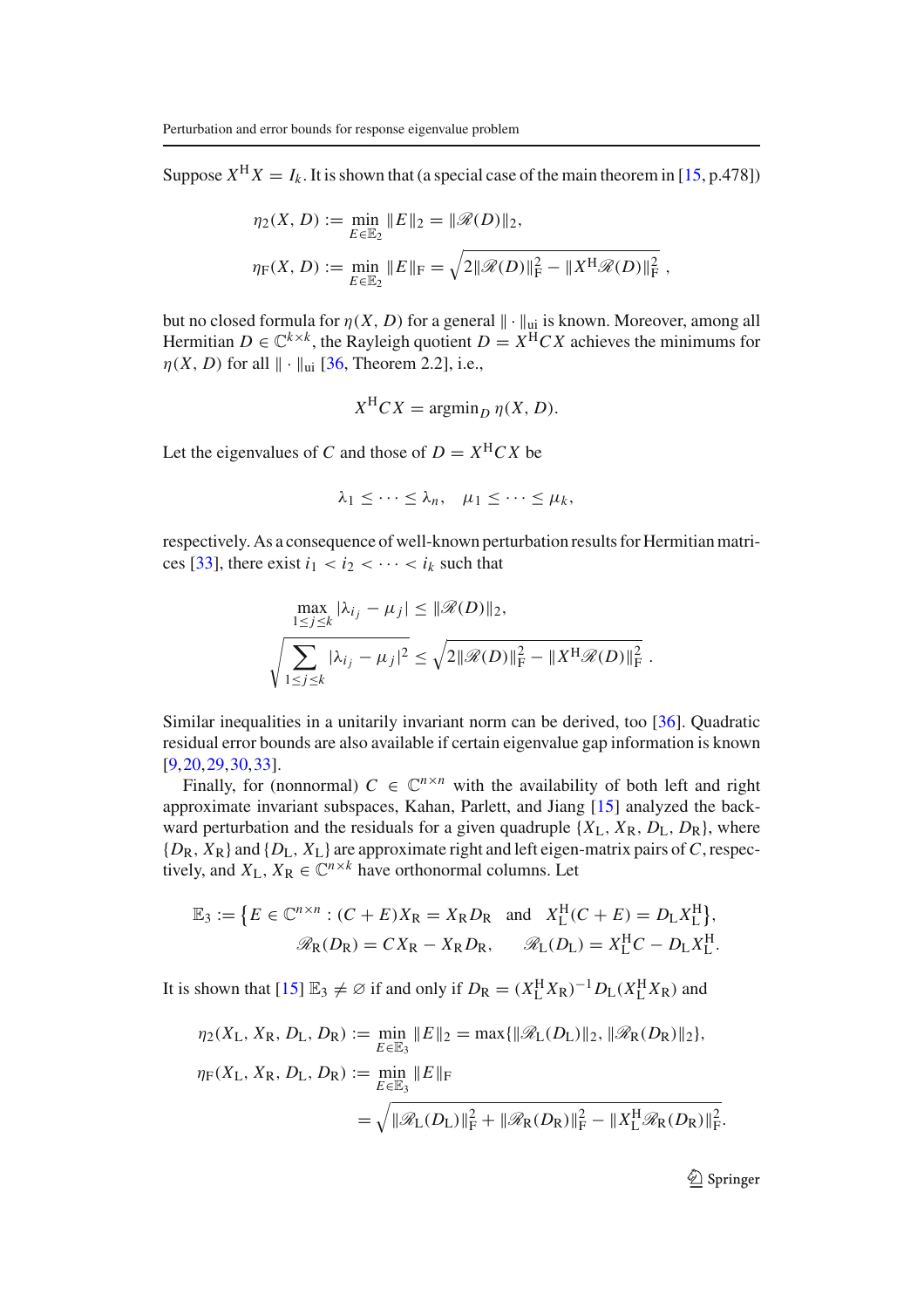In this case, the Rayleigh quotient matrices

$$
D_{R;RQ} = (X_L^H X_R)^{-1} X_L^H C X_R
$$
,  $D_{L;RQ} = X_L^H C X_R (X_L^H X_R)^{-1}$ 

in general do not achieve the minimum of either  $\eta_2$  or  $\eta_F$  any more over all possible  $D_{\rm R}$  and  $D_{\rm L}$ .

### **6 Concluding remarks**

In approximations for the standard eigenvalue problem, in the past much attention was drawn to investigate the approximation accuracy by a given approximate invariant subspace. Numerous results some of which are reviewed in Sect. 5 have been obtained and can be found in, e.g., [30,33,36,38] and references therein. They are particularly important for today's large scale eigenvalue computations because often it is approximate invariant subspaces that get computed first and then the interested eigenvalues/eigenvectors are then extracted from projecting the problems by approximate invariant subspaces into much smaller eigenvalue problems.

While the linear response eigenvalue problem  $(1.1)$  is a standard eigenvalue problem, it has its own block and symmetry structures that are not exploited in the existing theory. Keeping these special structures in mind, in this paper, we have developed a backward perturbation analysis and error bounds for the approximation accuracy of eigenvalues generated by a pair of approximate deflating subspaces or eigenquadruple. Our results are specific for LREP and cannot be derived from the existing ones such as those in Sect. 5, and they are useful for convergence analysis and designing stopping criteria for iterative methods for LREP.

We have assumed so far that *K* and *M* in LREP (1.1) under investigation are real and symmetric, beside assumptions on their definiteness. We remark that all results are valid for complex Hermitian *K* and *M*, with the same assumptions on their definiteness, after minor changes: replacing all  $\mathbb R$  by  $\mathbb C$  and all superscripts  $(\cdot)^T$  by complex conjugate transposes  $(\cdot)^H$ .

**Acknowledgments** The authors are grateful to the editor and two anonymous referees for their careful reading and helpful comments and suggestions, which have improved the paper considerably. The explicit formulas of  $S_K$  and  $S_M$  and their derivations in Theorem 3.2 are in fact due to one of the referees. Zhang was supported in part by the National Natural Science Foundation of China NSFC-11101257, NSFC-11371102, and the Basic Academic Discipline Program, the 11th five year plan of 211 Project for Shanghai University of Finance and Economics. Part of this work is done while Zhang was a visiting scholar at the Department of Mathematics, University of Texas at Arlington from February 2013 to January 2014. Lin was supported in part by National Center of Theoretical Science, Taiwan and ST Yau Center, Chiao Tung University, Taiwan. Li was supported in part by NSF grants DMS-1115834 and DMS-1317330, by a Research Gift Grant from Intel Corporation, and by National Center of Theoretical Science, Taiwan while he visited in December 2013.

#### **References**

1. Bai, Z., Li, R.C.: Minimization principle for linear response eigenvalue problem, I: theory. SIAM J. Matrix Anal. Appl. **33**(4), 1075–1100 (2012)

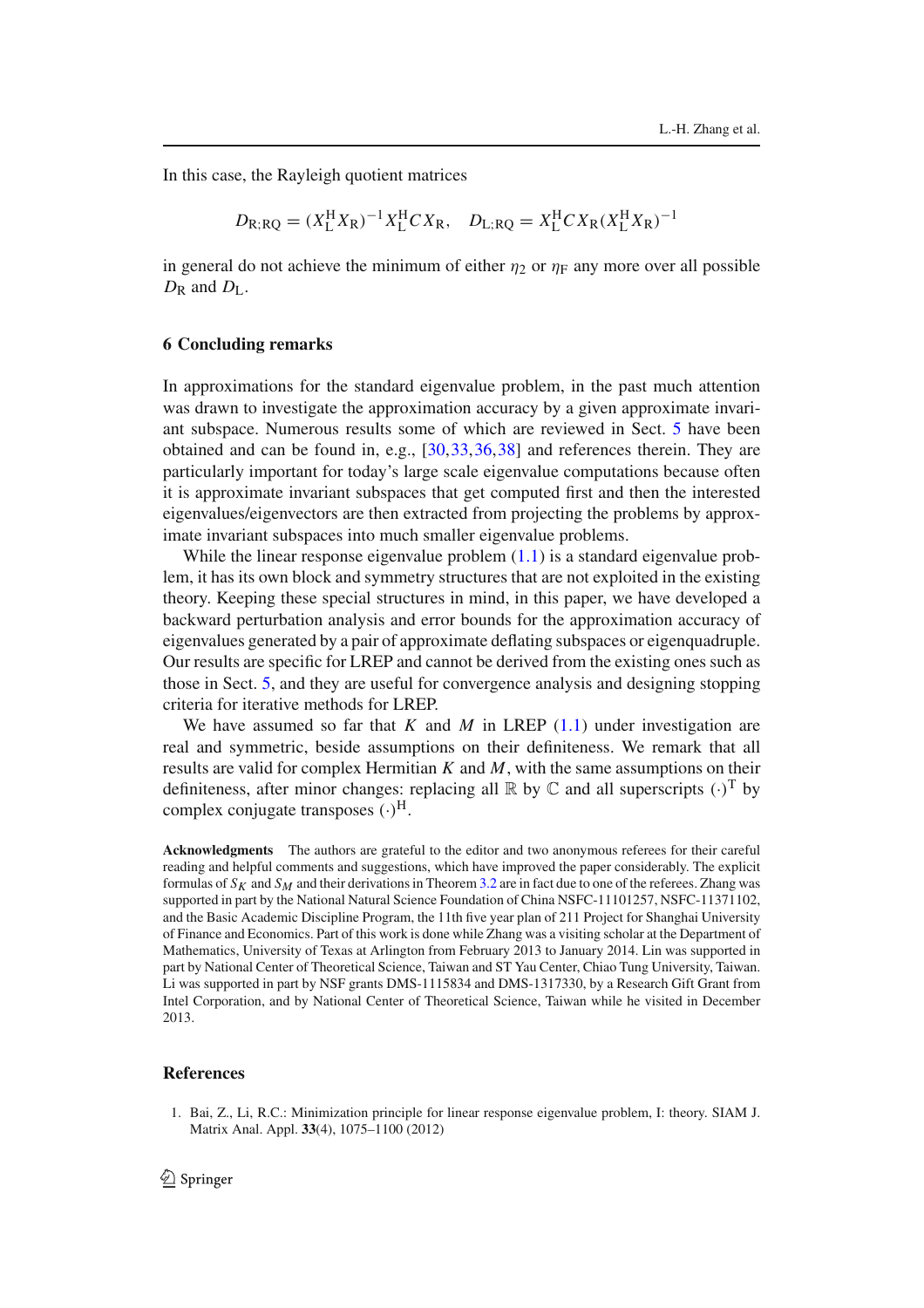- 2. Bai, Z., Li, R.C.: Minimization principles for the linear response eigenvalue problem II: computation. SIAM J. Matrix Anal. Appl. **34**(2), 392–416 (2013)
- 3. Benner, P., Mehrmann, V., Xu, H.: Perturbation analysis for the eigenvalue problem of a formal product of matrices. BIT **42**(1), 1–43 (2002)
- 4. Bhatia, R.: Some inequalities for norm ideals. Commun. Math. Phys. **111**, 33–39 (1987)
- 5. Bhatia, R.: Matrix analysis. Graduate texts in mathematics, vol. 169. Springer, New York (1996)
- 6. Bhatia, R., Kittaneh, F., Li, R.C.: Some inequalities for commutators and an application to spectral variation. II. Lin. Multilin. Alg. **43**(1–3), 207–220 (1997)
- 7. Bhatia, R., Kittaneh, F., Li, R.C.: Eigenvalues of symmetrizable matrices. BIT **38**(1), 1–11 (1998)
- 8. Bhatia, R., Li, R.C.: On perturbations of matrix pencils with real spectra. II. Math. Comp. **65**(214), 637–645 (1996)
- 9. Cao, Z.H., Xie, J.J., Li, R.C.: A sharp version of Kahan's theorem on clustered eigenvalues. Linear Algebra Appl. **245**, 147–155 (1996)
- 10. Dzeng, D.C., Lin, W.W.: Homotopy continuation method for the numerical solutions of generalised symmetric eigenvalue problems. J. Austral. Math. Soc. Ser. B **32**, 437–456 (1991)
- 11. Granat, R., Kågström, B., Kressner, D.: Computing periodic deflating subspaces associated with a specified set of eigenvalues. BIT **43**(1), 1–18 (2003)
- 12. Harville, D.A.: Matrix Algebra From a Statistician's Perspective. Springer, New York (1997)
- 13. Horn, R.A., Johnson, C.R.: Matrix Analysis. Cambridge University Press, Cambridge (1985)
- 14. Kahan, W.: Inclusion theorems for clusters of eigenvalues of Hermitian matrices. Computer Science Department, University of Toronoto, Technical report (1967)
- 15. Kahan, W., Parlett, B.N., Jiang, E.: Residual bounds on approximate eigensystems of nonnormal matrices. SIAM J. Numer. Anal. **19**, 470–484 (1982)
- 16. Kovač-Striko, J., Veselić, K.: Some remarks on the spectra of Hermitian matrices. Linear Algebra Appl. **145**, 221–229 (1991)
- 17. Kressner, D., Pandur, M.M., Shao, M.: An indefinite variant of LOBPCG for definite matrix pencils. Numer. Alg. **66**, 681–703 (2014)
- 18. Krein, M.G.: The theory of self-adjoint extensions of semi-bounded Hermitian transformations and its applications. Mat. Sb. **20**, 431–495 (1947)
- 19. Lancaster, P., Ye, Q.: Variational properties and Rayleigh quotient algorithms for symmetric matrix pencils. Oper. Theory: Adv. Appl. **40**, 247–278 (1989)
- 20. Li, C.K., Li, R.C.: A note on eigenvalues of perturbed Hermitian matrices. Linear Algebra Appl. **395**, 183–190 (2005)
- 21. Li, R.C.: A perturbation bound for definite pencils. Linear Algebra Appl. **179**, 191–202 (1993)
- 22. Li, R.C.: On perturbations of matrix pencils with real spectra. Math. Comp. **62**, 231–265 (1994)
- 23. Li, R.C.: On perturbations of matrix pencils with real spectra, a revisit. Math. Comp. **72**, 715–728 (2003)
- 24. Liang, X., Li, R.C.: The hyperbolic quadratic eigenvalue problem. Technical Report 2014–01, Department of Mathematics, University of Texas at Arlington. www.uta.edu/math/preprint/ (2014)
- 25. Liang, X., Li, R.C., Bai, Z.: Trace minimization principles for positive semi-definite pencils. Linear Algebra Appl. **438**, 3085–3106 (2013)
- 26. Lin, W.W., Sun, J.G.: Perturbation analysis for the eigenproblem of periodic matrix pairs. Linear Algebra Appl. **337**(13), 157–187 (2001)
- 27. Lin, W.W., van Dooren, P., Xu, Q.F.: Equivalent characterizations of periodical invariant subspaces. NCTS Preprints Series 1998–8, National Center for Theoretical Sciences, Math. Division, National Tsing Hua University, Hsinchu, Taiwan (1998)
- 28. Lu, T.X.: Perturbation bounds of eigenvalues of symmetrizable matrices. Numer. Math. J. Chin. Univ. **16**, 177–185 (1994). In Chinese
- 29. Mathias, R.: Quadratic residual bounds for the Hermitian eigenvalue problem. SIAM J. Matrix Anal. Appl. **19**, 541–550 (1998)
- 30. Parlett, B.N.: The Symmetric Eigenvalue Problem. SIAM, Philadelphia (1998)
- 31. Stewart, G.W.: On the sensitivity of the eigenvalue problem  $Ax = \lambda Bx$ . SIAM J. Numer. Anal. 4, 669–686 (1972)
- 32. Stewart, G.W.: Perturbation bounds for the definite generalized eigenvalue problem. Linear Algebra Appl. **23**, 69–86 (1979)
- 33. Stewart, G.W., Sun, J.G.: Matrix Perturbation Theory. Academic Press, Boston (1990)